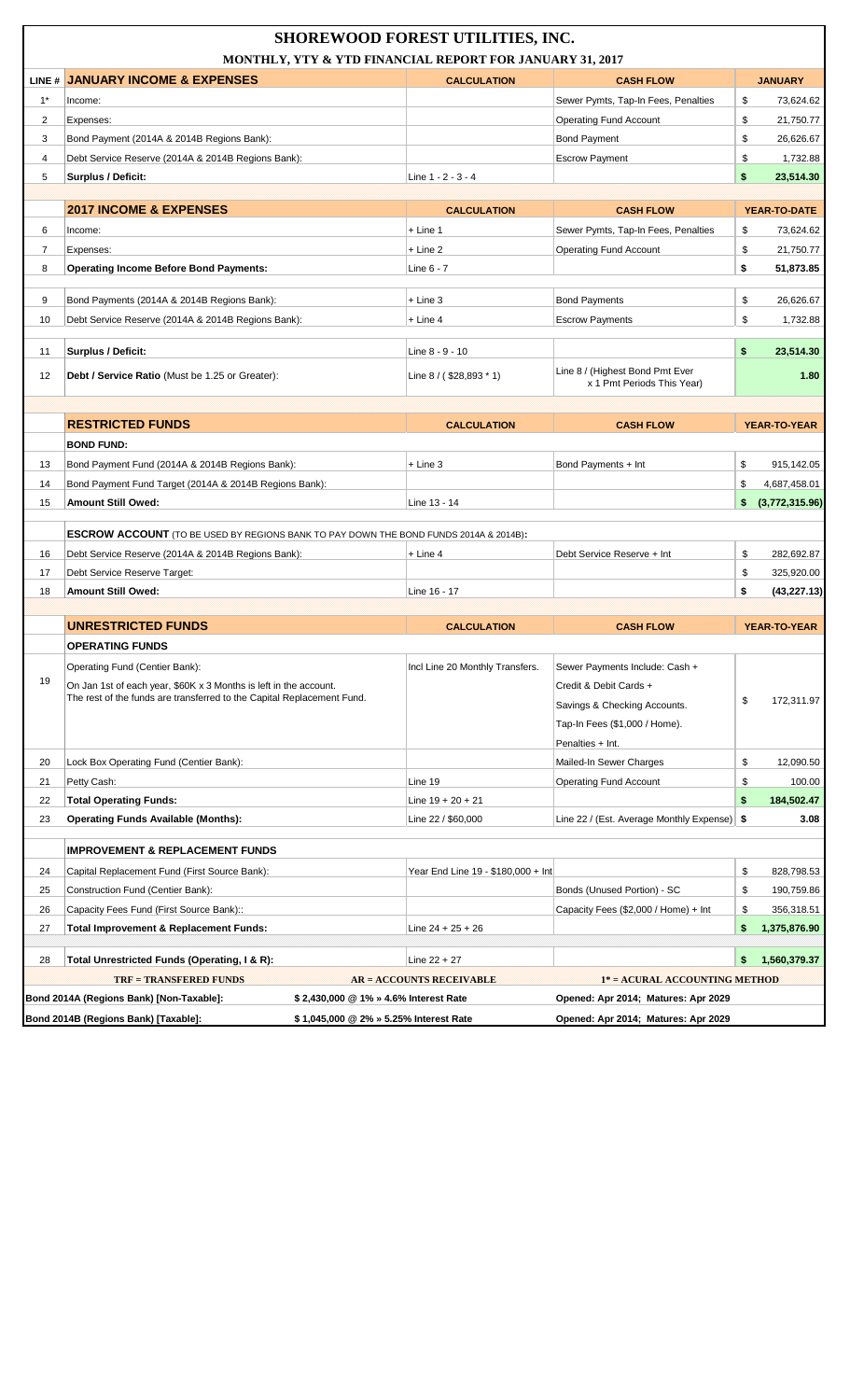|                |                                                                                              |                                        | <b>SHOREWOOD FOREST UTILITIES, INC.</b><br>MONTHLY, YTY & YTD FINANCIAL REPORT FOR FEBRUARY 28, 2017 |                                                               |          |                      |
|----------------|----------------------------------------------------------------------------------------------|----------------------------------------|------------------------------------------------------------------------------------------------------|---------------------------------------------------------------|----------|----------------------|
|                | LINE # FEBRUARY INCOME & EXPENSES                                                            |                                        | <b>CALCULATION</b>                                                                                   | <b>CASH FLOW</b>                                              |          | <b>February</b>      |
| $1^*$          | Income:                                                                                      |                                        |                                                                                                      | Sewer Pymts, Tap-In Fees, Penalties                           | \$       | 79.966.80            |
| $\overline{2}$ | Expenses:                                                                                    |                                        |                                                                                                      | <b>Operating Fund Account</b>                                 | \$       | 24,848.12            |
| 3              | Bond Payment (2014A & 2014B Regions Bank):                                                   |                                        |                                                                                                      | <b>Bond Payment</b>                                           | \$       | 26,626.67            |
| $\overline{4}$ | Debt Service Reserve (2014A & 2014B Regions Bank):                                           |                                        |                                                                                                      | <b>Escrow Payment</b>                                         | \$       | 1,732.88             |
| 5              | <b>Surplus / Deficit:</b>                                                                    |                                        | Line 1 - 2 - 3 - 4                                                                                   |                                                               | \$       | 26,759.13            |
|                |                                                                                              |                                        |                                                                                                      |                                                               |          |                      |
|                | <b>2017 INCOME &amp; EXPENSES</b>                                                            |                                        | <b>CALCULATION</b>                                                                                   | <b>CASH FLOW</b>                                              |          | YEAR-TO-DATE         |
| 6              | Income:                                                                                      |                                        | + Line 1                                                                                             | Sewer Pymts, Tap-In Fees, Penalties                           | \$       | 153,591.42           |
| $\overline{7}$ | Expenses:                                                                                    |                                        | $+$ Line 2                                                                                           | <b>Operating Fund Account</b>                                 | \$       | 46,598.89            |
| 8              | <b>Operating Income Before Bond Payments:</b>                                                |                                        | Line $6 - 7$                                                                                         |                                                               | \$       | 106,992.53           |
|                |                                                                                              |                                        |                                                                                                      |                                                               |          |                      |
| 9              | Bond Payments (2014A & 2014B Regions Bank):                                                  |                                        | $+$ Line 3                                                                                           | <b>Bond Payments</b>                                          | \$       | 53,253.34            |
| 10             | Debt Service Reserve (2014A & 2014B Regions Bank):                                           |                                        | $+$ Line 4                                                                                           | <b>Escrow Payments</b>                                        | \$       | 3,465.76             |
| 11             | Surplus / Deficit:                                                                           |                                        | Line 8 - 9 - 10                                                                                      |                                                               | \$       | 50,273.43            |
| 12             | Debt / Service Ratio (Must be 1.25 or Greater):                                              |                                        | Line $8 / ( $28,893 * 2)$                                                                            | Line 8 / (Highest Bond Pmt Ever<br>x 2 Pmt Periods This Year) |          | 1.85                 |
|                |                                                                                              |                                        |                                                                                                      |                                                               |          |                      |
|                | <b>RESTRICTED FUNDS</b>                                                                      |                                        | <b>CALCULATION</b>                                                                                   | <b>CASH FLOW</b>                                              |          | <b>YEAR-TO-YEAR</b>  |
|                | <b>BOND FUND:</b>                                                                            |                                        |                                                                                                      |                                                               |          |                      |
| 13             | Bond Payment Fund (2014A & 2014B Regions Bank):                                              |                                        | $+$ Line 3                                                                                           | Bond Payments + Int                                           | \$       | 941,775.81           |
| 14             | Bond Payment Fund Target (2014A & 2014B Regions Bank):                                       |                                        |                                                                                                      |                                                               | \$       | 4,687,458.01         |
| 15             | <b>Amount Still Owed:</b>                                                                    |                                        | Line 13 - 14                                                                                         |                                                               | \$       | (3,745,682.20)       |
|                |                                                                                              |                                        |                                                                                                      |                                                               |          |                      |
|                | <b>ESCROW ACCOUNT</b> (TO BE USED BY REGIONS BANK TO PAY DOWN THE BOND FUNDS 2014A & 2014B): |                                        |                                                                                                      |                                                               |          |                      |
| 16             | Debt Service Reserve (2014A & 2014B Regions Bank):                                           |                                        | $+$ Line 4                                                                                           | Debt Service Reserve + Int                                    | \$       | 284,466.82           |
| 17             | Debt Service Reserve Target:                                                                 |                                        |                                                                                                      |                                                               | \$       | 325,920.00           |
| 18             | Amount Still Owed:                                                                           |                                        | Line 16 - 17                                                                                         |                                                               | \$       | (41, 453.18)         |
|                | <b>UNRESTRICTED FUNDS</b>                                                                    |                                        | <b>CALCULATION</b>                                                                                   | <b>CASH FLOW</b>                                              |          | <b>YEAR-TO-YEAR</b>  |
|                | <b>OPERATING FUNDS</b>                                                                       |                                        |                                                                                                      |                                                               |          |                      |
|                | Operating Fund (Centier Bank):                                                               |                                        | Incl Line 20 Monthly Transfers.                                                                      | Sewer Payments Include: Cash +                                |          |                      |
| 19             | On Jan 1st of each year, \$60K x 3 Months is left in the account.                            |                                        |                                                                                                      | Credit & Debit Cards +                                        |          |                      |
|                | The rest of the funds are transferred to the Capital Replacement Fund.                       |                                        |                                                                                                      | Savings & Checking Accounts.                                  | \$       | 160,149.21           |
|                |                                                                                              |                                        |                                                                                                      | Tap-In Fees (\$1,000 / Home).                                 |          |                      |
|                |                                                                                              |                                        |                                                                                                      |                                                               |          |                      |
|                |                                                                                              |                                        |                                                                                                      | Penalties + Int.                                              |          |                      |
| 20<br>21       | Lock Box Operating Fund (Centier Bank):<br>Petty Cash:                                       |                                        | Line 19                                                                                              | Mailed-In Sewer Charges<br><b>Operating Fund Account</b>      | \$<br>\$ | 109,436.53<br>100.00 |
| 22             | <b>Total Operating Funds:</b>                                                                |                                        | Line $19 + 20 + 21$                                                                                  |                                                               | \$       | 269,685.74           |
| 23             | <b>Operating Funds Available (Months):</b>                                                   |                                        | Line 22 / \$60,000                                                                                   | Line 22 / (Est. Average Monthly Expense)   \$                 |          | 4.49                 |
|                |                                                                                              |                                        |                                                                                                      |                                                               |          |                      |
|                | <b>IMPROVEMENT &amp; REPLACEMENT FUNDS</b>                                                   |                                        |                                                                                                      |                                                               |          |                      |
| 24             | Capital Replacement Fund (First Source Bank):                                                |                                        | Year End Line 19 - \$180,000 + Int                                                                   |                                                               | \$       | 824,861.60           |
| 25             | Construction Fund (Centier Bank):                                                            |                                        |                                                                                                      | Bonds (Unused Portion) - SC                                   | \$       | 177,248.14           |
| 26             | Capacity Fees Fund (First Source Bank)::                                                     |                                        |                                                                                                      | Capacity Fees (\$2,000 / Home) + Int                          | \$       | 356,334.91           |
| 27             | <b>Total Improvement &amp; Replacement Funds:</b>                                            |                                        | Line $24 + 25 + 26$                                                                                  |                                                               | \$       | 1,358,444.65         |
|                |                                                                                              |                                        |                                                                                                      |                                                               |          |                      |
| 28             | Total Unrestricted Funds (Operating, I & R):                                                 |                                        | Line $22 + 27$                                                                                       |                                                               | \$       | 1,628,130.39         |
|                | <b>TRF = TRANSFERED FUNDS</b>                                                                |                                        | <b>AR = ACCOUNTS RECEIVABLE</b>                                                                      | 1* = ACURAL ACCOUNTING METHOD                                 |          |                      |
|                | Bond 2014A (Regions Bank) [Non-Taxable]:                                                     | \$2,430,000 @ 1% » 4.6% Interest Rate  |                                                                                                      | Opened: Apr 2014; Matures: Apr 2029                           |          |                      |
|                | Bond 2014B (Regions Bank) [Taxable]:                                                         | \$1,045,000 @ 2% » 5.25% Interest Rate |                                                                                                      | Opened: Apr 2014; Matures: Apr 2029                           |          |                      |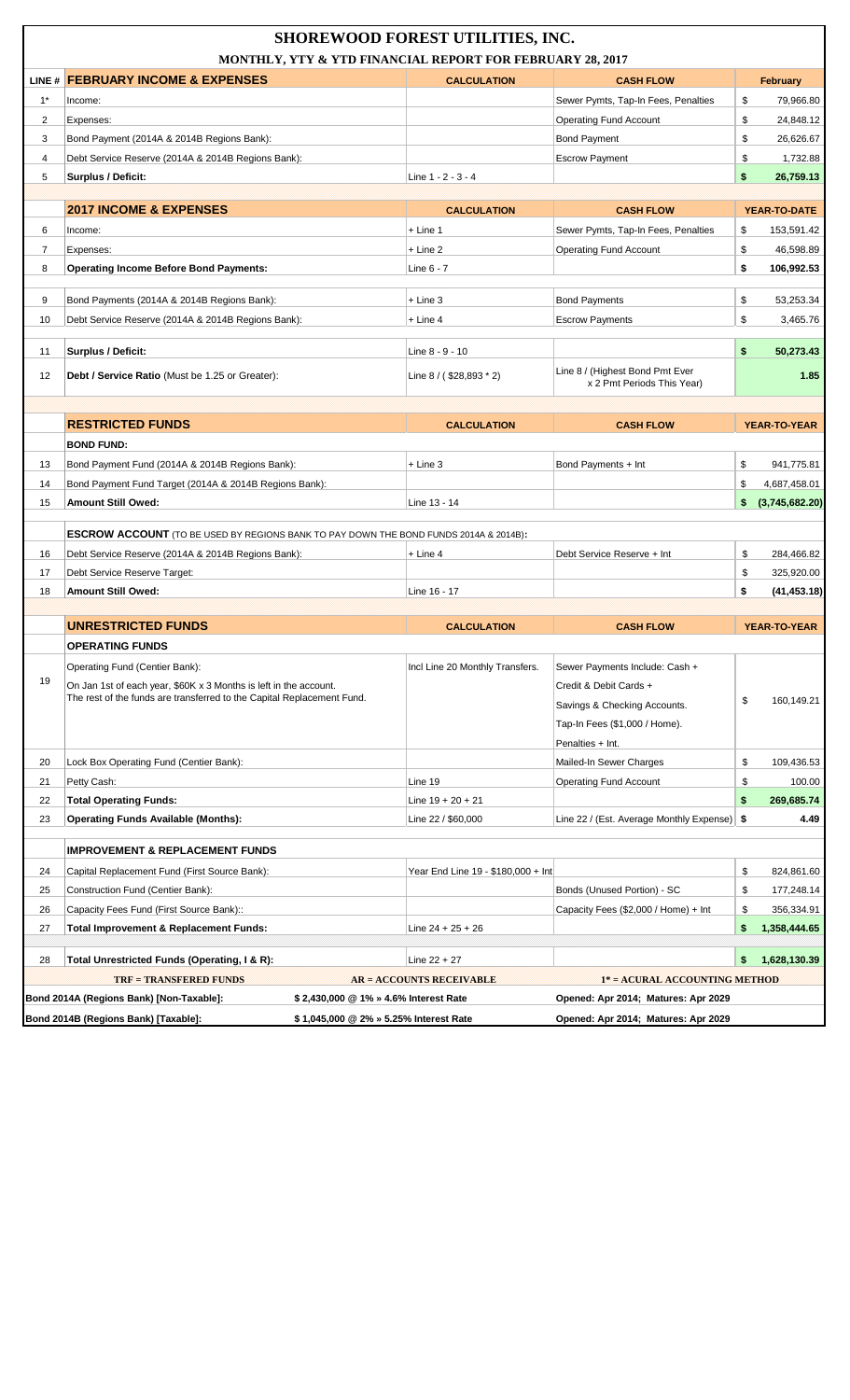|       |                                                                                              | <b>SHOREWOOD FOREST UTILITIES, INC.</b><br>MONTHLY, YTY & YTD FINANCIAL REPORT FOR MARCH 31, 2017 |                                                               |                      |
|-------|----------------------------------------------------------------------------------------------|---------------------------------------------------------------------------------------------------|---------------------------------------------------------------|----------------------|
|       | LINE # MARCH INCOME & EXPENSES                                                               | <b>CALCULATION</b>                                                                                | <b>CASH FLOW</b>                                              | <b>MARCH</b>         |
| $1^*$ | Income:                                                                                      |                                                                                                   | Sewer Pymts, Tap-In Fees, Penalties                           | \$<br>75,861.31      |
| 2     | Expenses:                                                                                    |                                                                                                   | <b>Operating Fund Account</b>                                 | \$<br>33,981.84      |
| 3     | Bond Payment (2014A & 2014B Regions Bank):                                                   |                                                                                                   | <b>Bond Payment</b>                                           | \$<br>26,626.67      |
| 4     | Debt Service Reserve (2014A & 2014B Regions Bank):                                           |                                                                                                   | <b>Escrow Payment</b>                                         | \$<br>1,732.88       |
| 5     | <b>Surplus / Deficit:</b>                                                                    | Line 1 - 2 - 3 - 4                                                                                |                                                               | \$<br>13.519.92      |
|       |                                                                                              |                                                                                                   |                                                               |                      |
|       | <b>2017 INCOME &amp; EXPENSES</b>                                                            | <b>CALCULATION</b>                                                                                | <b>CASH FLOW</b>                                              | YEAR-TO-DATE         |
| 6     | Income:                                                                                      | + Line 1                                                                                          | Sewer Pymts, Tap-In Fees, Penalties                           | \$<br>229,452.73     |
| 7     | Expenses:                                                                                    | $+$ Line 2                                                                                        | <b>Operating Fund Account</b>                                 | \$<br>80,580.73      |
| 8     | <b>Operating Income Before Bond Payments:</b>                                                | Line 6 - 7                                                                                        |                                                               | \$<br>148,872.00     |
| 9     | Bond Payments (2014A & 2014B Regions Bank):                                                  | $+$ Line 3                                                                                        | <b>Bond Payments</b>                                          | \$<br>79,880.01      |
| 10    | Debt Service Reserve (2014A & 2014B Regions Bank):                                           | $+$ Line 4                                                                                        | <b>Escrow Payments</b>                                        | \$<br>5,198.64       |
|       |                                                                                              |                                                                                                   |                                                               |                      |
| 11    | Surplus / Deficit:                                                                           | Line 8 - 9 - 10                                                                                   |                                                               | \$<br>63,793.35      |
| 12    | <b>Debt / Service Ratio</b> (Must be 1.25 or Greater):                                       | Line 8 / (\$28,893 * 3)                                                                           | Line 8 / (Highest Bond Pmt Ever<br>x 3 Pmt Periods This Year) | 1.72                 |
|       |                                                                                              |                                                                                                   |                                                               |                      |
|       | <b>RESTRICTED FUNDS</b>                                                                      | <b>CALCULATION</b>                                                                                | <b>CASH FLOW</b>                                              | <b>YEAR-TO-YEAR</b>  |
|       | <b>BOND FUND:</b>                                                                            |                                                                                                   |                                                               |                      |
| 13    | Bond Payment Fund (2014A & 2014B Regions Bank):                                              | $+$ Line 3                                                                                        | Bond Payments + Int                                           | \$<br>968,412.70     |
| 14    | Bond Payment Fund Target (2014A & 2014B Regions Bank):                                       |                                                                                                   |                                                               | \$<br>4,687,458.01   |
| 15    | <b>Amount Still Owed:</b>                                                                    | Line 13 - 14                                                                                      |                                                               | \$<br>(3,719,045.31) |
|       |                                                                                              |                                                                                                   |                                                               |                      |
|       | <b>ESCROW ACCOUNT</b> (TO BE USED BY REGIONS BANK TO PAY DOWN THE BOND FUNDS 2014A & 2014B): |                                                                                                   |                                                               |                      |
| 16    | Debt Service Reserve (2014A & 2014B Regions Bank):                                           | $+$ Line 4                                                                                        | Debt Service Reserve + Int                                    | \$<br>286,242.36     |
| 17    | Debt Service Reserve Target:                                                                 |                                                                                                   |                                                               | \$<br>325,920.00     |
| 18    | Amount Still Owed:                                                                           | Line 16 - 17                                                                                      |                                                               | \$<br>(39,677.64)    |
|       |                                                                                              |                                                                                                   |                                                               |                      |
|       | <b>UNRESTRICTED FUNDS</b>                                                                    | <b>CALCULATION</b>                                                                                | <b>CASH FLOW</b>                                              | YEAR-TO-YEAR         |
|       | OPERATING FUNDS                                                                              |                                                                                                   |                                                               |                      |
|       | Operating Fund (Centier Bank):                                                               | Incl Line 20 Monthly Transfers.                                                                   | Sewer Payments Include: Cash +                                |                      |
| 19    | On Jan 1st of each year, \$60K x 3 Months is left in the account.                            |                                                                                                   | Credit & Debit Cards +                                        |                      |
|       | The rest of the funds are transferred to the Capital Replacement Fund.                       |                                                                                                   | Savings & Checking Accounts.                                  | \$<br>228,183.92     |
|       |                                                                                              |                                                                                                   | Tap-In Fees (\$1,000 / Home).                                 |                      |
|       |                                                                                              |                                                                                                   | Penalties + Int.                                              |                      |
| 20    | Lock Box Operating Fund (Centier Bank):                                                      |                                                                                                   | Mailed-In Sewer Charges                                       | \$<br>9,337.84       |
| 21    | Petty Cash:                                                                                  | Line 19                                                                                           | <b>Operating Fund Account</b>                                 | \$<br>100.00         |
| 22    | <b>Total Operating Funds:</b>                                                                | Line 19 + 20 + 21                                                                                 |                                                               | \$<br>237,621.76     |
| 23    | <b>Operating Funds Available (Months):</b>                                                   | Line 22 / \$60,000                                                                                | Line 22 / (Est. Average Monthly Expense)   \$                 | 3.96                 |
|       | <b>IMPROVEMENT &amp; REPLACEMENT FUNDS</b>                                                   |                                                                                                   |                                                               |                      |
| 24    | Capital Replacement Fund (First Source Bank):                                                | Year End Line 19 - \$180,000 + Int                                                                |                                                               | \$<br>815,292.13     |
| 25    | Construction Fund (Centier Bank):                                                            |                                                                                                   | Bonds (Unused Portion) - SC                                   | \$<br>177,236.64     |
| 26    | Capacity Fees Fund (First Source Bank)::                                                     |                                                                                                   | Capacity Fees (\$2,000 / Home) + Int                          | \$<br>356,353.07     |
| 27    | <b>Total Improvement &amp; Replacement Funds:</b>                                            | Line $24 + 25 + 26$                                                                               |                                                               | \$<br>1,348,881.84   |
|       |                                                                                              |                                                                                                   |                                                               |                      |
| 28    | Total Unrestricted Funds (Operating, I & R):                                                 | Line $22 + 27$                                                                                    |                                                               | \$<br>1,586,503.60   |
|       | <b>TRF = TRANSFERED FUNDS</b>                                                                | <b>AR = ACCOUNTS RECEIVABLE</b>                                                                   | 1* = ACURAL ACCOUNTING METHOD                                 |                      |
|       | Bond 2014A (Regions Bank) [Non-Taxable]:                                                     | \$2,430,000 @ 1% » 4.6% Interest Rate                                                             | Opened: Apr 2014; Matures: Apr 2029                           |                      |
|       | Bond 2014B (Regions Bank) [Taxable]:                                                         | \$1,045,000 @ 2% » 5.25% Interest Rate                                                            | Opened: Apr 2014; Matures: Apr 2029                           |                      |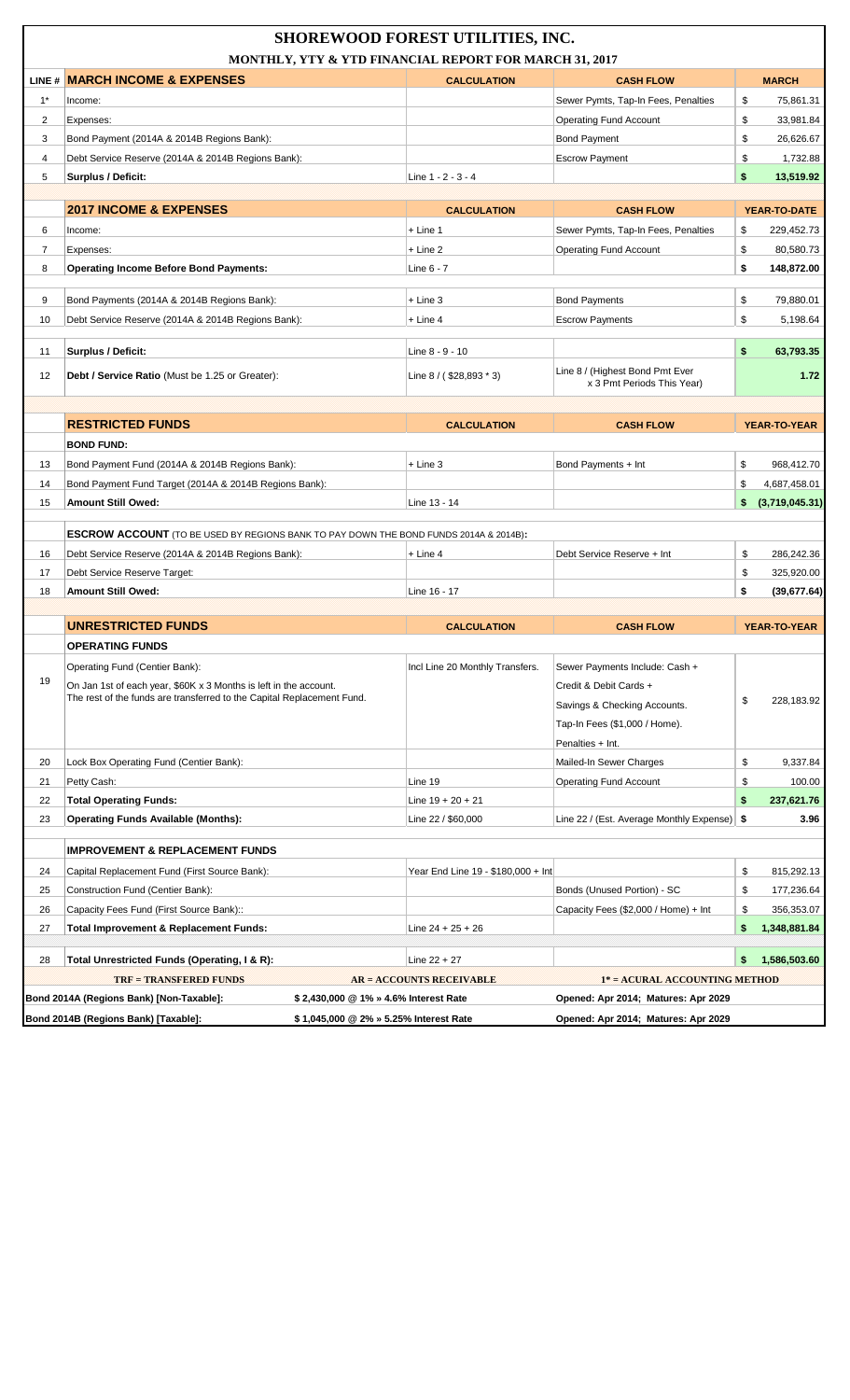|       |                                                                                              | <b>SHOREWOOD FOREST UTILITIES, INC.</b><br>MONTHLY, YTY & YTD FINANCIAL REPORT FOR APRIL 30, 2017 |                                                               |                      |
|-------|----------------------------------------------------------------------------------------------|---------------------------------------------------------------------------------------------------|---------------------------------------------------------------|----------------------|
|       | LINE # APRIL INCOME & EXPENSES                                                               | <b>CALCULATION</b>                                                                                | <b>CASH FLOW</b>                                              | <b>APRIL</b>         |
| $1^*$ | Income:                                                                                      |                                                                                                   | Sewer Pymts, Tap-In Fees, Penalties                           | \$<br>76,856.01      |
| 2     | Expenses:                                                                                    |                                                                                                   | <b>Operating Fund Account</b>                                 | \$<br>29,381.57      |
| 3     | Bond Payment (2014A & 2014B Regions Bank):                                                   |                                                                                                   | <b>Bond Payment</b>                                           | \$<br>26,626.67      |
| 4     | Debt Service Reserve (2014A & 2014B Regions Bank):                                           |                                                                                                   | <b>Escrow Payment</b>                                         | \$<br>1,732.88       |
| 5     | <b>Surplus / Deficit:</b>                                                                    | Line 1 - 2 - 3 - 4                                                                                |                                                               | \$<br>19,114.89      |
|       |                                                                                              |                                                                                                   |                                                               |                      |
|       | <b>2017 INCOME &amp; EXPENSES</b>                                                            | <b>CALCULATION</b>                                                                                | <b>CASH FLOW</b>                                              | YEAR-TO-DATE         |
| 6     | Income:                                                                                      | $+$ Line 1                                                                                        | Sewer Pymts, Tap-In Fees, Penalties                           | 306,308.74<br>\$     |
| 7     | Expenses:                                                                                    | $+$ Line 2                                                                                        | <b>Operating Fund Account</b>                                 | \$<br>109,962.30     |
| 8     | <b>Operating Income Before Bond Payments:</b>                                                | Line 6 - 7                                                                                        |                                                               | \$<br>196,346.44     |
| 9     | Bond Payments (2014A & 2014B Regions Bank):                                                  | $+$ Line 3                                                                                        | <b>Bond Payments</b>                                          | \$<br>106,506.68     |
|       |                                                                                              | $+$ Line 4                                                                                        |                                                               | \$                   |
| 10    | Debt Service Reserve (2014A & 2014B Regions Bank):                                           |                                                                                                   | <b>Escrow Payments</b>                                        | 6,931.52             |
| 11    | Surplus / Deficit:                                                                           | Line 8 - 9 - 10                                                                                   |                                                               | \$<br>82,908.24      |
| 12    | <b>Debt / Service Ratio</b> (Must be 1.25 or Greater):                                       | Line $8 / ( $28,893 * 4)$                                                                         | Line 8 / (Highest Bond Pmt Ever<br>x 4 Pmt Periods This Year) | 1.70                 |
|       |                                                                                              |                                                                                                   |                                                               |                      |
|       | <b>RESTRICTED FUNDS</b>                                                                      | <b>CALCULATION</b>                                                                                | <b>CASH FLOW</b>                                              | <b>YEAR-TO-YEAR</b>  |
|       | <b>BOND FUND:</b>                                                                            |                                                                                                   |                                                               |                      |
| 13    | Bond Payment Fund (2014A & 2014B Regions Bank):                                              | $+$ Line 3                                                                                        | Bond Payments + Int                                           | \$<br>995,060.47     |
| 14    | Bond Payment Fund Target (2014A & 2014B Regions Bank):                                       |                                                                                                   |                                                               | \$<br>4,687,458.01   |
| 15    | Amount Still Owed:                                                                           | Line 13 - 14                                                                                      |                                                               | (3,692,397.54)<br>\$ |
|       | <b>ESCROW ACCOUNT</b> (TO BE USED BY REGIONS BANK TO PAY DOWN THE BOND FUNDS 2014A & 2014B): |                                                                                                   |                                                               |                      |
| 16    | Debt Service Reserve (2014A & 2014B Regions Bank):                                           | $+$ Line 4                                                                                        | Debt Service Reserve + Int                                    | \$<br>288,037.03     |
| 17    | Debt Service Reserve Target:                                                                 |                                                                                                   |                                                               | \$<br>325,920.00     |
| 18    | Amount Still Owed:                                                                           | Line 16 - 17                                                                                      |                                                               | \$<br>(37, 882.97)   |
|       |                                                                                              |                                                                                                   |                                                               |                      |
|       | <b>UNRESTRICTED FUNDS</b>                                                                    | <b>CALCULATION</b>                                                                                | <b>CASH FLOW</b>                                              | <b>YEAR-TO-YEAR</b>  |
|       | <b>OPERATING FUNDS</b>                                                                       |                                                                                                   |                                                               |                      |
|       | Operating Fund (Centier Bank):                                                               | Incl Line 20 Monthly Transfers.                                                                   | Sewer Payments Include: Cash +                                |                      |
| 19    | On Jan 1st of each year, \$60K x 3 Months is left in the account.                            |                                                                                                   | Credit & Debit Cards +                                        |                      |
|       | The rest of the funds are transferred to the Capital Replacement Fund.                       |                                                                                                   | Savings & Checking Accounts.                                  | \$<br>200,080.62     |
|       |                                                                                              |                                                                                                   | Tap-In Fees (\$1,000 / Home).                                 |                      |
|       |                                                                                              |                                                                                                   | Penalties + Int.                                              |                      |
| 20    | Lock Box Operating Fund (Centier Bank):                                                      |                                                                                                   | Mailed-In Sewer Charges                                       | \$<br>91,791.57      |
| 21    | Petty Cash:                                                                                  | Line 19                                                                                           | <b>Operating Fund Account</b>                                 | \$<br>100.00         |
| 22    | <b>Total Operating Funds:</b>                                                                | Line $19 + 20 + 21$                                                                               |                                                               | \$<br>291,972.19     |
| 23    | <b>Operating Funds Available (Months):</b>                                                   | Line 22 / \$60,000                                                                                | Line 22 / (Est. Average Monthly Expense)   \$                 | 4.87                 |
|       |                                                                                              |                                                                                                   |                                                               |                      |
|       | <b>IMPROVEMENT &amp; REPLACEMENT FUNDS</b>                                                   |                                                                                                   |                                                               |                      |
| 24    | Capital Replacement Fund (First Source Bank):                                                | Year End Line 19 - \$180,000 + Int                                                                |                                                               | \$<br>810,938.71     |
| 25    | Construction Fund (Centier Bank):                                                            |                                                                                                   | Bonds (Unused Portion) - SC                                   | \$<br>163,724.80     |
| 26    | Capacity Fees Fund (First Source Bank)::                                                     |                                                                                                   | Capacity Fees (\$2,000 / Home) + Int                          | \$<br>358,370.72     |
| 27    | <b>Total Improvement &amp; Replacement Funds:</b>                                            | Line $24 + 25 + 26$                                                                               |                                                               | \$<br>1,333,034.23   |
| 28    | Total Unrestricted Funds (Operating, I & R):                                                 | Line $22 + 27$                                                                                    |                                                               | 1,625,006.42<br>\$   |
|       | <b>TRF = TRANSFERED FUNDS</b>                                                                | <b>AR = ACCOUNTS RECEIVABLE</b>                                                                   | 1* = ACURAL ACCOUNTING METHOD                                 |                      |
|       | Bond 2014A (Regions Bank) [Non-Taxable]:                                                     | \$2,430,000 @ 1% » 4.6% Interest Rate                                                             | Opened: Apr 2014; Matures: Apr 2029                           |                      |
|       | Bond 2014B (Regions Bank) [Taxable]:                                                         | \$1,045,000 @ 2% » 5.25% Interest Rate                                                            | Opened: Apr 2014; Matures: Apr 2029                           |                      |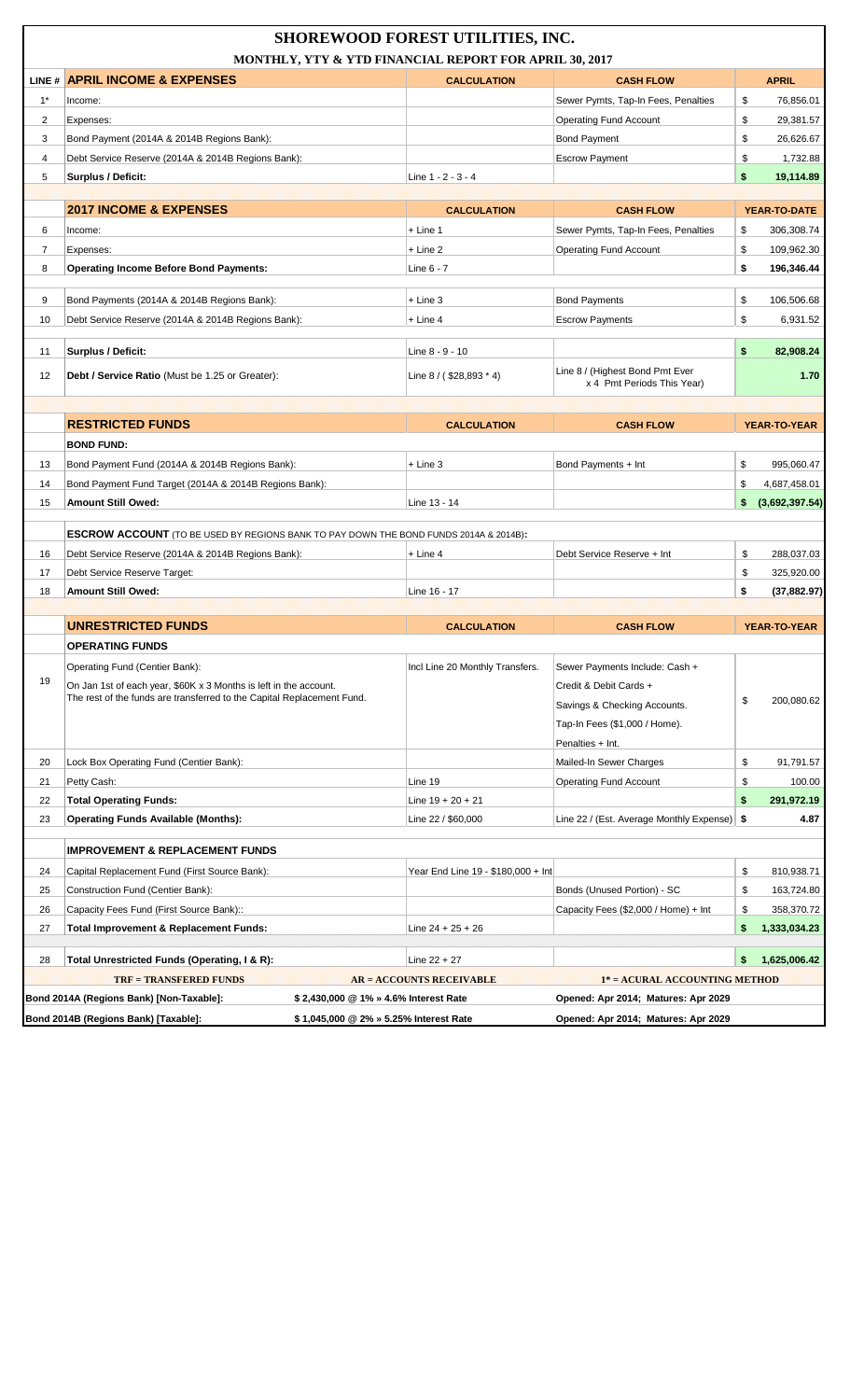|                |                                                                                              | <b>SHOREWOOD FOREST UTILITIES, INC.</b><br>MONTHLY, YTY & YTD FINANCIAL REPORT FOR MAY 31, 2017 |                                                                      |                      |
|----------------|----------------------------------------------------------------------------------------------|-------------------------------------------------------------------------------------------------|----------------------------------------------------------------------|----------------------|
|                | <b>LINE # MAY INCOME &amp; EXPENSES</b>                                                      | <b>CALCULATION</b>                                                                              | <b>CASH FLOW</b>                                                     | <b>MAY</b>           |
| $1^*$          | Income:                                                                                      |                                                                                                 | Sewer Pymts, Tap-In Fees, Penalties                                  | \$<br>74,192.85      |
| 2              | Expenses:                                                                                    |                                                                                                 | <b>Operating Fund Account</b>                                        | \$<br>53,499.02      |
| 3              | Bond Payment (2014A & 2014B Regions Bank):                                                   |                                                                                                 | <b>Bond Payment</b>                                                  | \$<br>26,626.67      |
| 4              | Debt Service Reserve (2014A & 2014B Regions Bank):                                           |                                                                                                 | <b>Escrow Payment</b>                                                | \$<br>1,732.88       |
| 5              | <b>Surplus / Deficit:</b>                                                                    | Line 1 - 2 - 3 - 4                                                                              |                                                                      | \$<br>(7,665.72)     |
|                |                                                                                              |                                                                                                 |                                                                      |                      |
|                | <b>2017 INCOME &amp; EXPENSES</b>                                                            | <b>CALCULATION</b>                                                                              | <b>CASH FLOW</b>                                                     | <b>YEAR-TO-DATE</b>  |
| 6              | Income:                                                                                      | $+$ Line 1                                                                                      | Sewer Pymts, Tap-In Fees, Penalties                                  | \$<br>380,501.59     |
| $\overline{7}$ | Expenses:                                                                                    | $+$ Line 2                                                                                      | <b>Operating Fund Account</b>                                        | \$<br>163,461.32     |
| 8              | <b>Operating Income Before Bond Payments:</b>                                                | Line 6 - 7                                                                                      |                                                                      | \$<br>217,040.27     |
| 9              | Bond Payments (2014A & 2014B Regions Bank):                                                  | + Line 3                                                                                        | <b>Bond Payments</b>                                                 | \$<br>133,133.35     |
| 10             | Debt Service Reserve (2014A & 2014B Regions Bank):                                           | $+$ Line 4                                                                                      | <b>Escrow Payments</b>                                               | \$<br>8,664.40       |
|                |                                                                                              |                                                                                                 |                                                                      |                      |
| 11             | Surplus / Deficit:                                                                           | Line 8 - 9 - 10                                                                                 |                                                                      | \$<br>75,242.52      |
| 12             | <b>Debt / Service Ratio</b> (Must be 1.25 or Greater):                                       | Line $8 / ( $28,893 * 5)$                                                                       | Line 8 / (Highest Bond Pmt Ever<br>x 5 Pmt Periods This Year)        | 1.50                 |
|                |                                                                                              |                                                                                                 |                                                                      |                      |
|                | <b>RESTRICTED FUNDS</b>                                                                      | <b>CALCULATION</b>                                                                              | <b>CASH FLOW</b>                                                     | <b>YEAR-TO-YEAR</b>  |
|                | <b>BOND FUND:</b>                                                                            |                                                                                                 |                                                                      |                      |
| 13             | Bond Payment Fund (2014A & 2014B Regions Bank):                                              | $+$ Line 3                                                                                      | Bond Payments + Int                                                  | \$<br>1,021,720.52   |
| 14             | Bond Payment Fund Target (2014A & 2014B Regions Bank):                                       |                                                                                                 |                                                                      | \$<br>4,687,458.01   |
| 15             | <b>Amount Still Owed:</b>                                                                    | Line 13 - 14                                                                                    |                                                                      | \$<br>(3,665,737.49) |
|                |                                                                                              |                                                                                                 |                                                                      |                      |
|                | <b>ESCROW ACCOUNT</b> (TO BE USED BY REGIONS BANK TO PAY DOWN THE BOND FUNDS 2014A & 2014B): |                                                                                                 |                                                                      |                      |
| 16             | Debt Service Reserve (2014A & 2014B Regions Bank):                                           | $+$ Line 4                                                                                      | Debt Service Reserve + Int                                           | \$<br>289,851.46     |
| 17             | Debt Service Reserve Target:                                                                 |                                                                                                 |                                                                      | \$<br>325,920.00     |
| 18             | Amount Still Owed:                                                                           | Line 16 - 17                                                                                    |                                                                      | \$<br>(36,068.54)    |
|                | <b>UNRESTRICTED FUNDS</b>                                                                    | <b>CALCULATION</b>                                                                              | <b>CASH FLOW</b>                                                     | <b>YEAR-TO-YEAR</b>  |
|                | <b>OPERATING FUNDS</b>                                                                       |                                                                                                 |                                                                      |                      |
|                | Operating Fund (Centier Bank):                                                               | Incl Line 20 Monthly Transfers.                                                                 | Sewer Payments Include: Cash +                                       |                      |
| 19             | On Jan 1st of each year, \$60K x 3 Months is left in the account.                            |                                                                                                 | Credit & Debit Cards +                                               |                      |
|                | The rest of the funds are transferred to the Capital Replacement Fund.                       |                                                                                                 | Savings & Checking Accounts.                                         | \$<br>132,781.04     |
|                |                                                                                              |                                                                                                 | Tap-In Fees (\$1,000 / Home).                                        |                      |
|                |                                                                                              |                                                                                                 | Penalties + Int.                                                     |                      |
| 20             | Lock Box Operating Fund (Centier Bank):                                                      |                                                                                                 | Mailed-In Sewer Charges                                              | \$<br>103,787.74     |
| 21             | Petty Cash:                                                                                  | Line 19                                                                                         | <b>Operating Fund Account</b>                                        | \$<br>100.00         |
| 22             | <b>Total Operating Funds:</b>                                                                | Line $19 + 20 + 21$                                                                             |                                                                      | \$<br>236,668.78     |
| 23             | <b>Operating Funds Available (Months):</b>                                                   | Line 22 / \$60,000                                                                              | Line 22 / (Est. Average Monthly Expense) \$                          | 3.94                 |
|                |                                                                                              |                                                                                                 |                                                                      |                      |
|                | <b>IMPROVEMENT &amp; REPLACEMENT FUNDS</b>                                                   |                                                                                                 |                                                                      |                      |
| 24             | Capital Replacement Fund (First Source Bank):                                                | Year End Line 19 - \$180,000 + Int                                                              |                                                                      | \$<br>806,923.29     |
| 25             | Construction Fund (Centier Bank):                                                            |                                                                                                 | Bonds (Unused Portion) - SC                                          | \$<br>163,713.28     |
| 26             | Capacity Fees Fund (First Source Bank)::                                                     |                                                                                                 | Capacity Fees (\$2,000 / Home) + Int                                 | \$<br>358,393.30     |
| 27             | <b>Total Improvement &amp; Replacement Funds:</b>                                            | Line 24 + 25 + 26                                                                               |                                                                      | \$<br>1,329,029.87   |
|                |                                                                                              |                                                                                                 |                                                                      | \$                   |
| 28             | Total Unrestricted Funds (Operating, I & R):<br><b>TRF = TRANSFERED FUNDS</b>                | Line $22 + 27$                                                                                  |                                                                      | 1,565,698.65         |
|                | Bond 2014A (Regions Bank) [Non-Taxable]:                                                     | <b>AR = ACCOUNTS RECEIVABLE</b><br>\$2,430,000 @ 1% » 4.6% Interest Rate                        | 1* = ACURAL ACCOUNTING METHOD<br>Opened: Apr 2014; Matures: Apr 2029 |                      |
|                | Bond 2014B (Regions Bank) [Taxable]:                                                         | \$1,045,000 @ 2% » 5.25% Interest Rate                                                          | Opened: Apr 2014; Matures: Apr 2029                                  |                      |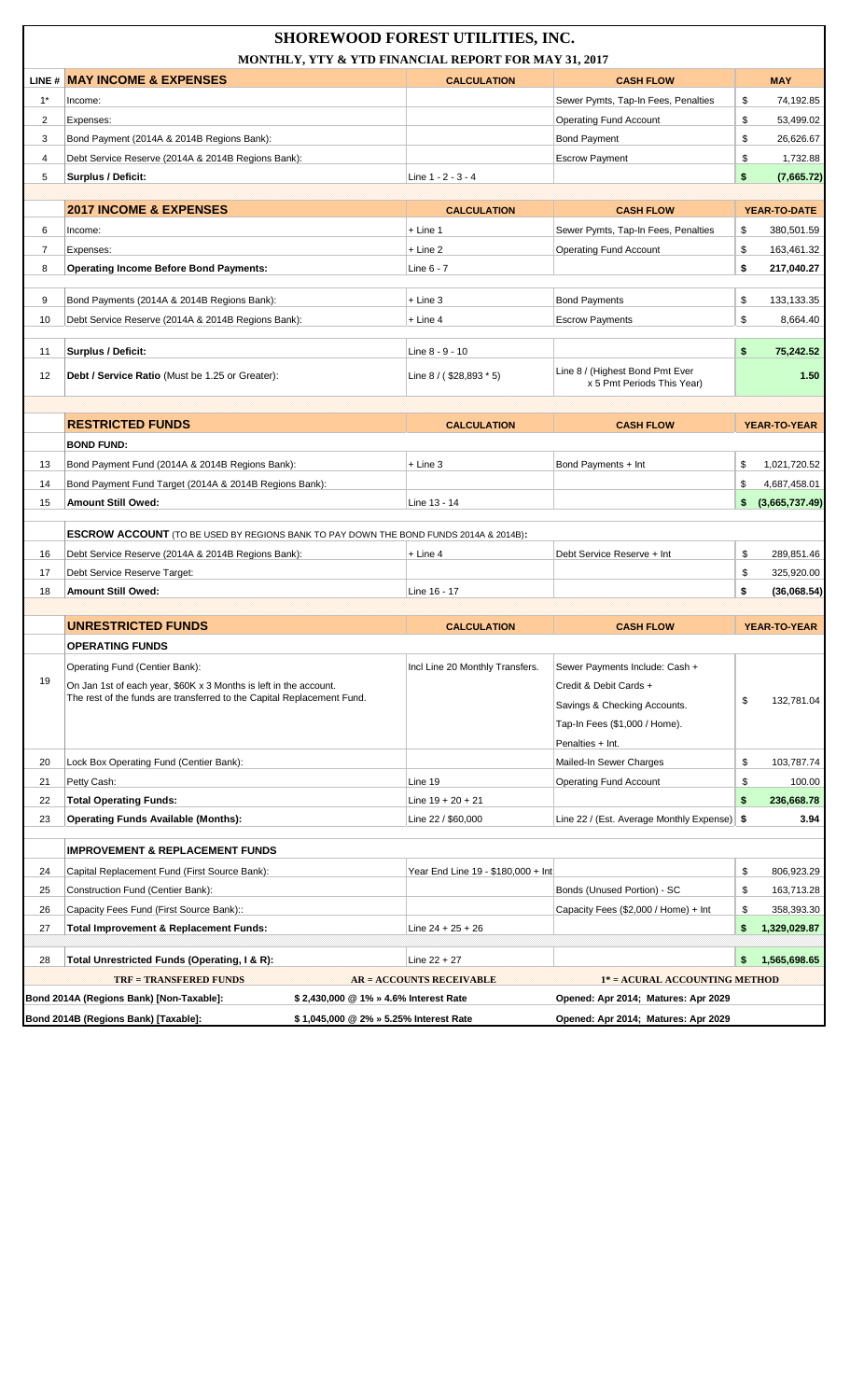|       |                                                                                                                                             | <b>SHOREWOOD FOREST UTILITIES, INC.</b><br>MONTHLY, YTY & YTD FINANCIAL REPORT FOR JUNE 30, 2017 |                                                               |                      |
|-------|---------------------------------------------------------------------------------------------------------------------------------------------|--------------------------------------------------------------------------------------------------|---------------------------------------------------------------|----------------------|
|       | LINE # JUNE INCOME & EXPENSES                                                                                                               | <b>CALCULATION</b>                                                                               | <b>CASH FLOW</b>                                              | <b>JUNE</b>          |
| $1^*$ | Income:                                                                                                                                     |                                                                                                  | Sewer Pymts, Tap-In Fees, Penalties                           | \$<br>74,985.85      |
| 2     | Expenses:                                                                                                                                   |                                                                                                  | <b>Operating Fund Account</b>                                 | \$<br>41,780.31      |
| 3     | Bond Payment (2014A & 2014B Regions Bank):                                                                                                  |                                                                                                  | <b>Bond Payment</b>                                           | \$<br>26,422.50      |
| 4     | Debt Service Reserve (2014A & 2014B Regions Bank):                                                                                          |                                                                                                  | <b>Escrow Payment</b>                                         | \$<br>1,732.88       |
| 5     | <b>Surplus / Deficit:</b>                                                                                                                   | Line 1 - 2 - 3 - 4                                                                               |                                                               | \$<br>5,050.16       |
|       |                                                                                                                                             |                                                                                                  |                                                               |                      |
|       | <b>2017 INCOME &amp; EXPENSES</b>                                                                                                           | <b>CALCULATION</b>                                                                               | <b>CASH FLOW</b>                                              | YEAR-TO-DATE         |
| 6     | Income:                                                                                                                                     | $+$ Line 1                                                                                       | Sewer Pymts, Tap-In Fees, Penalties                           | \$<br>455,487.44     |
| 7     | Expenses:                                                                                                                                   | $+$ Line 2                                                                                       | <b>Operating Fund Account</b>                                 | \$<br>205,241.63     |
| 8     | <b>Operating Income Before Bond Payments:</b>                                                                                               | Line 6 - 7                                                                                       |                                                               | \$<br>250,245.81     |
|       |                                                                                                                                             |                                                                                                  |                                                               |                      |
| 9     | Bond Payments (2014A & 2014B Regions Bank):                                                                                                 | + Line 3                                                                                         | <b>Bond Payments</b>                                          | \$<br>159,555.85     |
| 10    | Debt Service Reserve (2014A & 2014B Regions Bank):                                                                                          | $+$ Line 4                                                                                       | <b>Escrow Payments</b>                                        | \$<br>10,397.28      |
| 11    | Surplus / Deficit:                                                                                                                          | Line 8 - 9 - 10                                                                                  |                                                               | \$<br>80,292.68      |
| 12    | Debt / Service Ratio (Must be 1.25 or Greater):                                                                                             | Line $8 / ( $28,893 * 6)$                                                                        | Line 8 / (Highest Bond Pmt Ever<br>x 6 Pmt Periods This Year) | 1.44                 |
|       |                                                                                                                                             |                                                                                                  |                                                               |                      |
|       | <b>RESTRICTED FUNDS</b>                                                                                                                     | <b>CALCULATION</b>                                                                               | <b>CASH FLOW</b>                                              | <b>YEAR-TO-YEAR</b>  |
|       | <b>BOND FUND:</b>                                                                                                                           |                                                                                                  |                                                               |                      |
| 13    | Bond Payment Fund (2014A & 2014B Regions Bank):                                                                                             | $+$ Line 3                                                                                       | Bond Payments + Int                                           | \$<br>1,048,192.36   |
| 14    | Bond Payment Fund Target (2014A & 2014B Regions Bank):                                                                                      |                                                                                                  |                                                               | \$<br>4,687,458.01   |
| 15    | Amount Still Owed:                                                                                                                          | Line 13 - 14                                                                                     |                                                               | \$<br>(3,639,265.65) |
|       |                                                                                                                                             |                                                                                                  |                                                               |                      |
|       | ESCROW ACCOUNT (TO BE USED BY REGIONS BANK TO PAY DOWN THE BOND FUNDS 2014A & 2014B):                                                       |                                                                                                  |                                                               |                      |
| 16    | Debt Service Reserve (2014A & 2014B Regions Bank):                                                                                          | $+$ Line 4                                                                                       | Debt Service Reserve + Int                                    | \$<br>291,677.53     |
| 17    | Debt Service Reserve Target:                                                                                                                |                                                                                                  |                                                               | \$<br>325,920.00     |
| 18    | Amount Still Owed:                                                                                                                          | Line 16 - 17                                                                                     |                                                               | \$<br>(34, 242.47)   |
|       |                                                                                                                                             |                                                                                                  |                                                               |                      |
|       | <b>UNRESTRICTED FUNDS</b>                                                                                                                   | <b>CALCULATION</b>                                                                               | <b>CASH FLOW</b>                                              | YEAR-TO-YEAR         |
|       | <b>OPERATING FUNDS</b>                                                                                                                      |                                                                                                  |                                                               |                      |
| 19    | Operating Fund (Centier Bank):                                                                                                              | Incl Line 20 Monthly Transfers.                                                                  | Sewer Payments Include: Cash +                                |                      |
|       | On Jan 1st of each year, \$60K x 3 Months is left in the account.<br>The rest of the funds are transferred to the Capital Replacement Fund. |                                                                                                  | Credit & Debit Cards +                                        | \$<br>210,953.42     |
|       |                                                                                                                                             |                                                                                                  | Savings & Checking Accounts.                                  |                      |
|       |                                                                                                                                             |                                                                                                  | Tap-In Fees (\$1,000 / Home).                                 |                      |
|       |                                                                                                                                             |                                                                                                  | Penalties + Int.                                              |                      |
| 20    | Lock Box Operating Fund (Centier Bank):                                                                                                     |                                                                                                  | Mailed-In Sewer Charges                                       | \$<br>87,161.67      |
| 21    | Petty Cash:                                                                                                                                 | Line 19                                                                                          | <b>Operating Fund Account</b>                                 | \$<br>100.00         |
| 22    | <b>Total Operating Funds:</b>                                                                                                               | Line $19 + 20 + 21$                                                                              |                                                               | \$<br>298,215.09     |
| 23    | <b>Operating Funds Available (Months):</b>                                                                                                  | Line 22 / \$60,000                                                                               | Line 22 / (Est. Average Monthly Expense)   \$                 | 4.97                 |
|       | <b>IMPROVEMENT &amp; REPLACEMENT FUNDS</b>                                                                                                  |                                                                                                  |                                                               |                      |
| 24    | Capital Replacement Fund (First Source Bank):                                                                                               | Year End Line 19 - \$180,000 + Int                                                               |                                                               | \$<br>797,794.73     |
| 25    | Construction Fund (Centier Bank):                                                                                                           |                                                                                                  | Bonds (Unused Portion) - SC                                   | \$<br>143,451.44     |
| 26    | Capacity Fees Fund (First Source Bank)::                                                                                                    |                                                                                                  | Capacity Fees (\$2,000 / Home) + Int                          | \$<br>358,416.86     |
| 27    | <b>Total Improvement &amp; Replacement Funds:</b>                                                                                           | Line $24 + 25 + 26$                                                                              |                                                               | \$<br>1,299,663.03   |
|       |                                                                                                                                             |                                                                                                  |                                                               |                      |
| 28    | Total Unrestricted Funds (Operating, I & R):                                                                                                | Line $22 + 27$                                                                                   |                                                               | \$<br>1,597,878.12   |
|       | <b>TRF = TRANSFERED FUNDS</b>                                                                                                               | <b>AR = ACCOUNTS RECEIVABLE</b>                                                                  | 1* = ACURAL ACCOUNTING METHOD                                 |                      |
|       | Bond 2014A (Regions Bank) [Non-Taxable]:                                                                                                    | \$2,430,000 @ 1% » 4.6% Interest Rate                                                            | Opened: Apr 2014; Matures: Apr 2029                           |                      |
|       | Bond 2014B (Regions Bank) [Taxable]:                                                                                                        | \$1,045,000 @ 2% » 5.25% Interest Rate                                                           | Opened: Apr 2014; Matures: Apr 2029                           |                      |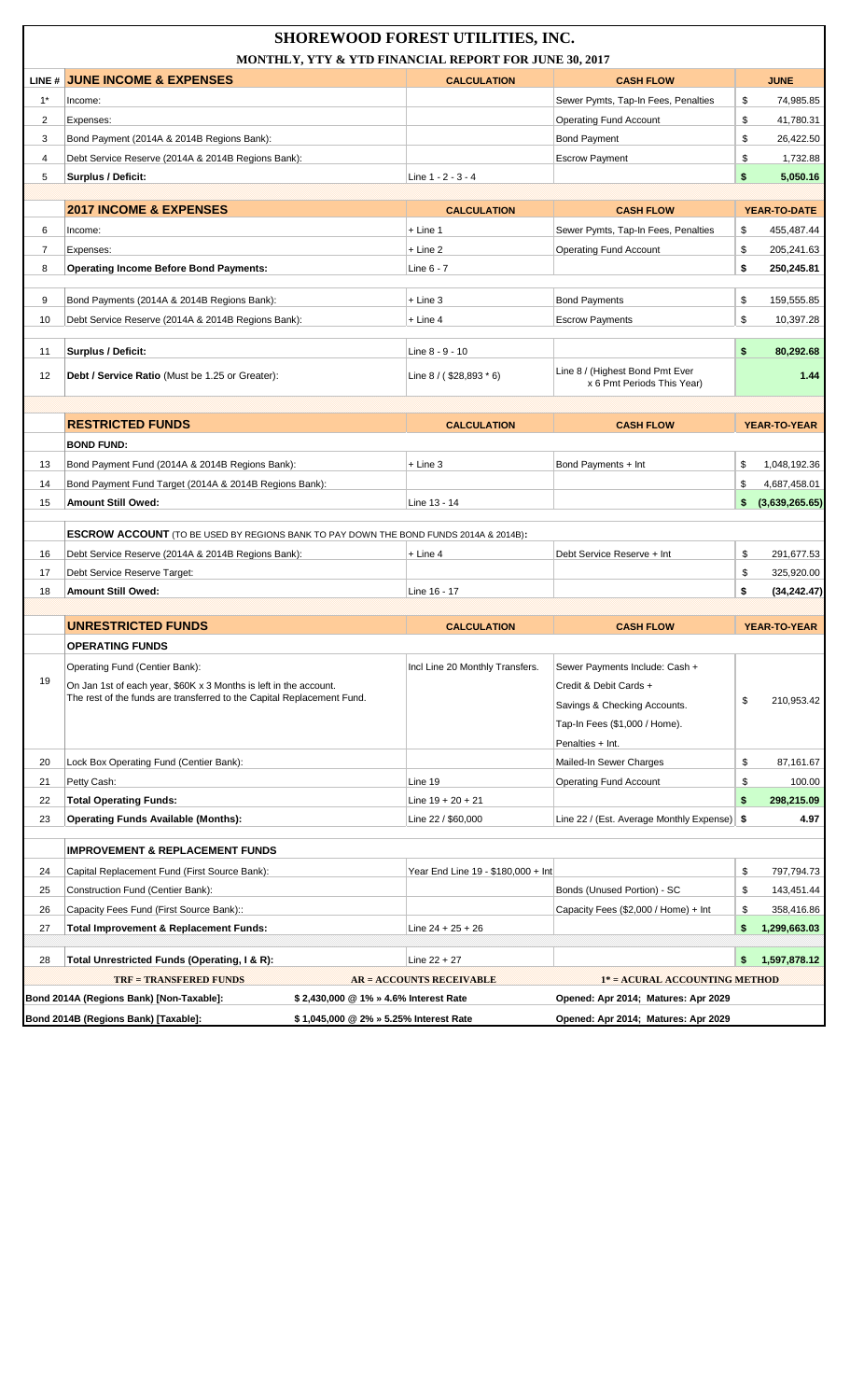|          |                                                                                       | <b>SHOREWOOD FOREST UTILITIES, INC.</b><br>MONTHLY, YTY & YTD FINANCIAL REPORT FOR JULY 31, 2017 |                                                                            |                                        |
|----------|---------------------------------------------------------------------------------------|--------------------------------------------------------------------------------------------------|----------------------------------------------------------------------------|----------------------------------------|
|          | LINE # JULY INCOME & EXPENSES                                                         | <b>CALCULATION</b>                                                                               | <b>CASH FLOW</b>                                                           | <b>JULY</b>                            |
| $1^*$    | Income:                                                                               |                                                                                                  | Sewer Pymts, Tap-In Fees, Penalties                                        | \$<br>77,727.47                        |
| 2        | Expenses:                                                                             |                                                                                                  | <b>Operating Fund Account</b>                                              | \$<br>33,739.07                        |
| 3        | Bond Payment (2014A & 2014B Regions Bank):                                            |                                                                                                  | <b>Bond Payment</b>                                                        | \$<br>26,422.50                        |
| 4        | Debt Service Reserve (2014A & 2014B Regions Bank):                                    |                                                                                                  | <b>Escrow Payment</b>                                                      | \$<br>1,732.88                         |
| 5        | <b>Surplus / Deficit:</b>                                                             | Line 1 - 2 - 3 - 4                                                                               |                                                                            | \$<br>15,833.02                        |
|          |                                                                                       |                                                                                                  |                                                                            |                                        |
|          | <b>2017 INCOME &amp; EXPENSES</b>                                                     | <b>CALCULATION</b>                                                                               | <b>CASH FLOW</b>                                                           | YEAR-TO-DATE                           |
| 6        | Income:                                                                               | $+$ Line 1                                                                                       | Sewer Pymts, Tap-In Fees, Penalties                                        | 533,214.91<br>\$                       |
| 7        | Expenses:                                                                             | $+$ Line 2                                                                                       | <b>Operating Fund Account</b>                                              | \$<br>238,980.70                       |
| 8        | <b>Operating Income Before Bond Payments:</b>                                         | Line 6 - 7                                                                                       |                                                                            | \$<br>294,234.21                       |
| 9        | Bond Payments (2014A & 2014B Regions Bank):                                           | + Line 3                                                                                         | <b>Bond Payments</b>                                                       | \$<br>185,978.35                       |
| 10       | Debt Service Reserve (2014A & 2014B Regions Bank):                                    | $+$ Line 4                                                                                       | <b>Escrow Payments</b>                                                     | \$<br>12,130.16                        |
|          |                                                                                       |                                                                                                  |                                                                            |                                        |
| 11       | Surplus / Deficit:                                                                    | Line 8 - 9 - 10                                                                                  |                                                                            | \$<br>96,125.70                        |
| 12       | Debt / Service Ratio (Must be 1.25 or Greater):                                       | Line 8 / (\$28,893 * 7)                                                                          | Line 8 / (Highest Bond Pmt Ever<br>x 7 Pmt Periods This Year)              | 1.45                                   |
|          |                                                                                       |                                                                                                  |                                                                            |                                        |
|          | <b>RESTRICTED FUNDS</b>                                                               | <b>CALCULATION</b>                                                                               | <b>CASH FLOW</b>                                                           | <b>YEAR-TO-YEAR</b>                    |
|          | <b>BOND FUND:</b>                                                                     |                                                                                                  |                                                                            |                                        |
| 13       | Bond Payment Fund (2014A & 2014B Regions Bank):                                       | $+$ Line 3                                                                                       | Bond Payments + Int                                                        | 1,074,682.67<br>\$                     |
| 14       | Bond Payment Fund Target (2014A & 2014B Regions Bank):                                |                                                                                                  |                                                                            | \$<br>4,687,458.01                     |
| 15       | Amount Still Owed:                                                                    | Line 13 - 14                                                                                     |                                                                            | (3,612,775.34)<br>\$                   |
|          |                                                                                       |                                                                                                  |                                                                            |                                        |
|          | ESCROW ACCOUNT (TO BE USED BY REGIONS BANK TO PAY DOWN THE BOND FUNDS 2014A & 2014B): |                                                                                                  |                                                                            |                                        |
| 16       | Debt Service Reserve (2014A & 2014B Regions Bank):                                    | $+$ Line 4                                                                                       | Debt Service Reserve + Int                                                 | \$<br>293,527.66                       |
| 17<br>18 | Debt Service Reserve Target:<br>Amount Still Owed:                                    | Line 16 - 17                                                                                     |                                                                            | \$<br>325,920.00<br>\$<br>(32, 392.34) |
|          |                                                                                       |                                                                                                  |                                                                            |                                        |
|          | <b>UNRESTRICTED FUNDS</b>                                                             | <b>CALCULATION</b>                                                                               | <b>CASH FLOW</b>                                                           | <b>YEAR-TO-YEAR</b>                    |
|          | <b>OPERATING FUNDS</b>                                                                |                                                                                                  |                                                                            |                                        |
|          | Operating Fund (Centier Bank):                                                        | Incl Line 20 Monthly Transfers.                                                                  | Sewer Payments Include: Cash +                                             |                                        |
| 19       | On Jan 1st of each year, \$60K x 3 Months is left in the account.                     |                                                                                                  | Credit & Debit Cards +                                                     |                                        |
|          | The rest of the funds are transferred to the Capital Replacement Fund.                |                                                                                                  | Savings & Checking Accounts.                                               | \$<br>162,683.77                       |
|          |                                                                                       |                                                                                                  | Tap-In Fees (\$1,000 / Home).                                              |                                        |
|          |                                                                                       |                                                                                                  | Penalties + Int.                                                           |                                        |
| 20       | Lock Box Operating Fund (Centier Bank):                                               |                                                                                                  | Mailed-In Sewer Charges                                                    | \$<br>96,908.31                        |
| 21       | Petty Cash:                                                                           | Line 19                                                                                          | <b>Operating Fund Account</b>                                              | \$<br>100.00                           |
| 22       | <b>Total Operating Funds:</b>                                                         | Line $19 + 20 + 21$                                                                              |                                                                            | \$<br>259,692.08                       |
| 23       | <b>Operating Funds Available (Months):</b>                                            | Line 22 / \$60,000                                                                               | Line 22 / (Est. Average Monthly Expense)   \$                              | 4.33                                   |
|          | <b>IMPROVEMENT &amp; REPLACEMENT FUNDS</b>                                            |                                                                                                  |                                                                            |                                        |
| 24       | Capital Replacement Fund (First Source Bank):                                         | Year End Line 19 - \$180,000 + Int                                                               |                                                                            | \$<br>792,027.33                       |
| 25       | Construction Fund (Centier Bank):                                                     |                                                                                                  | Bonds (Unused Portion) - SC                                                | \$<br>129,939.47                       |
| 26       | Capacity Fees Fund (First Source Bank)::                                              |                                                                                                  | Capacity Fees (\$2,000 / Home) + Int                                       | \$<br>358,441.21                       |
| 27       | <b>Total Improvement &amp; Replacement Funds:</b>                                     | Line $24 + 25 + 26$                                                                              |                                                                            | \$<br>1,280,408.01                     |
|          |                                                                                       |                                                                                                  |                                                                            |                                        |
| 28       | Total Unrestricted Funds (Operating, I & R):                                          | Line $22 + 27$                                                                                   |                                                                            | 1,540,100.09<br>\$                     |
|          | <b>TRF = TRANSFERED FUNDS</b>                                                         | <b>AR = ACCOUNTS RECEIVABLE</b>                                                                  | 1* = ACURAL ACCOUNTING METHOD                                              |                                        |
|          | Bond 2014A (Regions Bank) [Non-Taxable]:<br>Bond 2014B (Regions Bank) [Taxable]:      | \$2,430,000 @ 1% » 4.6% Interest Rate<br>\$1,045,000 @ 2% » 5.25% Interest Rate                  | Opened: Apr 2014; Matures: Apr 2029<br>Opened: Apr 2014; Matures: Apr 2029 |                                        |
|          |                                                                                       |                                                                                                  |                                                                            |                                        |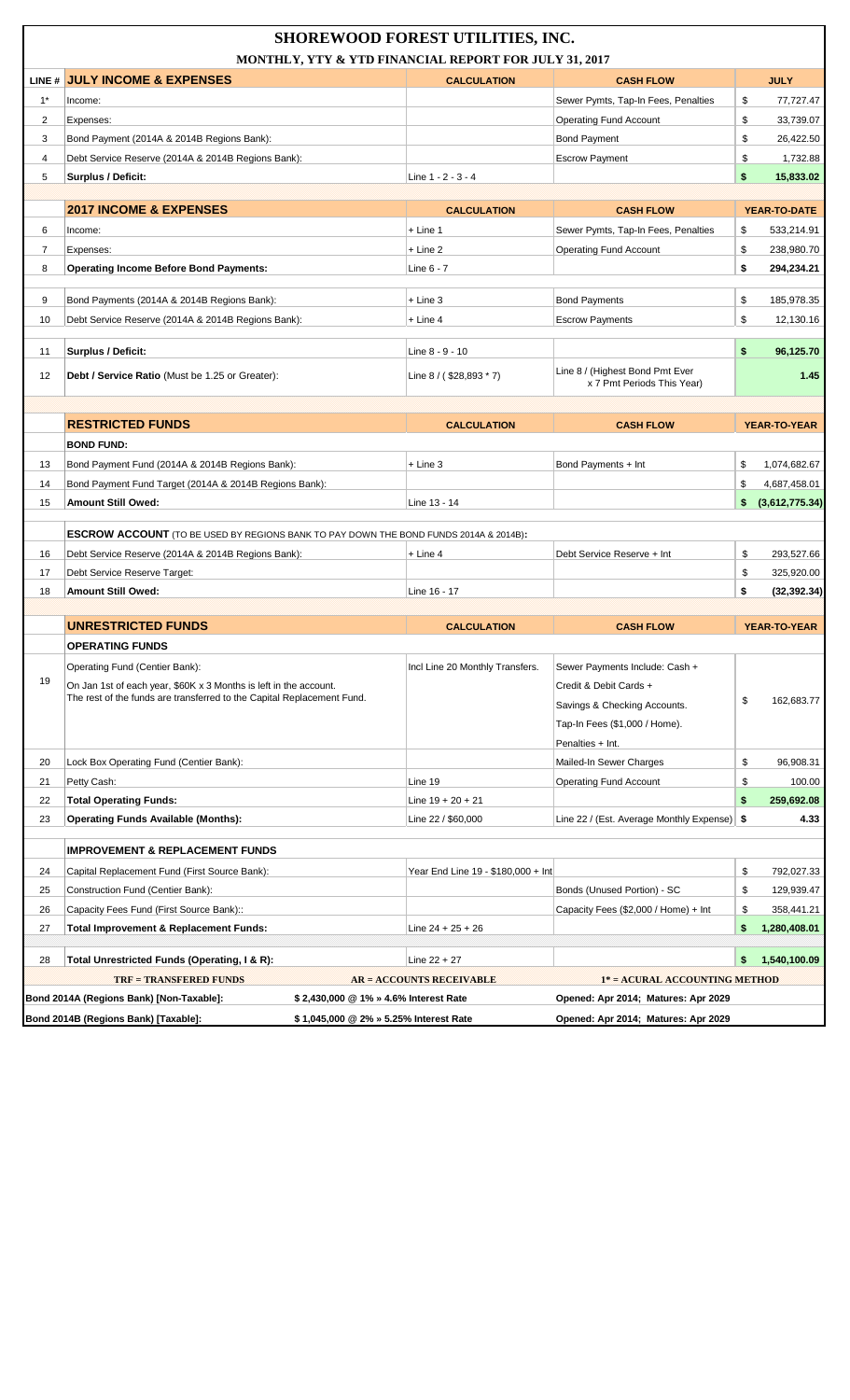|                |                                                                                                                                             | <b>SHOREWOOD FOREST UTILITIES, INC.</b><br>MONTHLY, YTY & YTD FINANCIAL REPORT FOR AUGUST 31, 2017 |                                                               |                      |
|----------------|---------------------------------------------------------------------------------------------------------------------------------------------|----------------------------------------------------------------------------------------------------|---------------------------------------------------------------|----------------------|
|                | LINE # AUGUST INCOME & EXPENSES                                                                                                             | <b>CALCULATION</b>                                                                                 | <b>CASH FLOW</b>                                              | <b>AUGUST</b>        |
| $1^*$          | Income:                                                                                                                                     |                                                                                                    | Sewer Pymts, Tap-In Fees, Penalties                           | \$<br>77,601.45      |
| 2              | Expenses:                                                                                                                                   |                                                                                                    | <b>Operating Fund Account</b>                                 | \$<br>49,385.96      |
| 3              | Bond Payment (2014A & 2014B Regions Bank):                                                                                                  |                                                                                                    | <b>Bond Payment</b>                                           | \$<br>26,422.50      |
| 4              | Debt Service Reserve (2014A & 2014B Regions Bank):                                                                                          |                                                                                                    | <b>Escrow Payment</b>                                         | \$<br>1,732.88       |
| 5              | <b>Surplus / Deficit:</b>                                                                                                                   | Line 1 - 2 - 3 - 4                                                                                 |                                                               | \$<br>60.11          |
|                |                                                                                                                                             |                                                                                                    |                                                               |                      |
|                | <b>2017 INCOME &amp; EXPENSES</b>                                                                                                           | <b>CALCULATION</b>                                                                                 | <b>CASH FLOW</b>                                              | YEAR-TO-DATE         |
| 6              | Income:                                                                                                                                     | $+$ Line 1                                                                                         | Sewer Pymts, Tap-In Fees, Penalties                           | \$<br>610,816.36     |
| $\overline{7}$ | Expenses:                                                                                                                                   | $+$ Line 2                                                                                         | <b>Operating Fund Account</b>                                 | \$<br>288,366.66     |
| 8              | <b>Operating Income Before Bond Payments:</b>                                                                                               | Line 6 - 7                                                                                         |                                                               | \$<br>322,449.70     |
| 9              | Bond Payments (2014A & 2014B Regions Bank):                                                                                                 | $+$ Line 3                                                                                         | <b>Bond Payments</b>                                          | \$<br>212,400.85     |
| 10             | Debt Service Reserve (2014A & 2014B Regions Bank):                                                                                          | $+$ Line 4                                                                                         | <b>Escrow Payments</b>                                        | \$<br>13,863.04      |
|                |                                                                                                                                             |                                                                                                    |                                                               |                      |
| 11             | Surplus / Deficit:                                                                                                                          | Line 8 - 9 - 10                                                                                    |                                                               | \$<br>96,185.81      |
| 12             | Debt / Service Ratio (Must be 1.25 or Greater):                                                                                             | Line 8 / (\$28,893 * 8)                                                                            | Line 8 / (Highest Bond Pmt Ever<br>x 8 Pmt Periods This Year) | 1.40                 |
|                |                                                                                                                                             |                                                                                                    |                                                               |                      |
|                | <b>RESTRICTED FUNDS</b>                                                                                                                     | <b>CALCULATION</b>                                                                                 | <b>CASH FLOW</b>                                              | YEAR-TO-YEAR         |
|                | <b>BOND FUND:</b>                                                                                                                           |                                                                                                    |                                                               |                      |
| 13             | Bond Payment Fund (2014A & 2014B Regions Bank):                                                                                             | $+$ Line 3                                                                                         | Bond Payments + Int                                           | \$<br>1,101,130.48   |
| 14             | Bond Payment Fund Target (2014A & 2014B Regions Bank):                                                                                      |                                                                                                    |                                                               | \$<br>4,687,458.01   |
| 15             | Amount Still Owed:                                                                                                                          | Line 13 - 14                                                                                       |                                                               | \$<br>(3,586,327.53) |
|                |                                                                                                                                             |                                                                                                    |                                                               |                      |
|                | <b>ESCROW ACCOUNT</b> (TO BE USED BY REGIONS BANK TO PAY DOWN THE BOND FUNDS 2014A & 2014B):                                                |                                                                                                    |                                                               |                      |
| 16             | Debt Service Reserve (2014A & 2014B Regions Bank):                                                                                          | + Line 4                                                                                           | Debt Service Reserve + Int                                    | \$<br>295,409.78     |
| 17             | Debt Service Reserve Target:                                                                                                                |                                                                                                    |                                                               | \$<br>325,920.00     |
| 18             | Amount Still Owed:                                                                                                                          | Line 16 - 17                                                                                       |                                                               | \$<br>(30, 510.22)   |
|                |                                                                                                                                             |                                                                                                    |                                                               |                      |
|                | <b>UNRESTRICTED FUNDS</b>                                                                                                                   | <b>CALCULATION</b>                                                                                 | <b>CASH FLOW</b>                                              | YEAR-TO-YEAR         |
|                | OPERATING FUNDS                                                                                                                             |                                                                                                    |                                                               |                      |
| 19             | Operating Fund (Centier Bank):                                                                                                              | Incl Line 20 Monthly Transfers.                                                                    | Sewer Payments Include: Cash +                                |                      |
|                | On Jan 1st of each year, \$60K x 3 Months is left in the account.<br>The rest of the funds are transferred to the Capital Replacement Fund. |                                                                                                    | Credit & Debit Cards +                                        | \$<br>244,008.75     |
|                |                                                                                                                                             |                                                                                                    | Savings & Checking Accounts.                                  |                      |
|                |                                                                                                                                             |                                                                                                    | Tap-In Fees (\$1,000 / Home).                                 |                      |
|                |                                                                                                                                             |                                                                                                    | Penalties + Int.                                              |                      |
| 20             | Lock Box Operating Fund (Centier Bank):                                                                                                     |                                                                                                    | Mailed-In Sewer Charges                                       | \$<br>96,210.71      |
| 21             | Petty Cash:                                                                                                                                 | Line 19                                                                                            | <b>Operating Fund Account</b>                                 | \$<br>100.00         |
| 22             | <b>Total Operating Funds:</b>                                                                                                               | Line $19 + 20 + 21$                                                                                |                                                               | \$<br>340,319.46     |
| 23             | <b>Operating Funds Available (Months):</b>                                                                                                  | Line 22 / \$60,000                                                                                 | Line 22 / (Est. Average Monthly Expense)   \$                 | 5.67                 |
|                | <b>IMPROVEMENT &amp; REPLACEMENT FUNDS</b>                                                                                                  |                                                                                                    |                                                               |                      |
| 24             | Capital Replacement Fund (First Source Bank):                                                                                               | Year End Line 19 - \$180,000 + Int                                                                 |                                                               | \$<br>792,081.18     |
| 25             | Construction Fund (Centier Bank):                                                                                                           |                                                                                                    | Bonds (Unused Portion) - SC                                   | \$<br>117,648.14     |
| 26             | Capacity Fees Fund (First Source Bank)::                                                                                                    |                                                                                                    | Capacity Fees (\$2,000 / Home) + Int                          | \$<br>358,465.56     |
| 27             | <b>Total Improvement &amp; Replacement Funds:</b>                                                                                           | Line $24 + 25 + 26$                                                                                |                                                               | \$<br>1,268,194.88   |
|                |                                                                                                                                             |                                                                                                    |                                                               |                      |
| 28             | Total Unrestricted Funds (Operating, I & R):                                                                                                | Line $22 + 27$                                                                                     |                                                               | \$<br>1,608,514.34   |
|                | <b>TRF = TRANSFERED FUNDS</b>                                                                                                               | <b>AR = ACCOUNTS RECEIVABLE</b>                                                                    | 1* = ACURAL ACCOUNTING METHOD                                 |                      |
|                | Bond 2014A (Regions Bank) [Non-Taxable]:<br>\$2,430,000 @ 1% » 4.6% Interest Rate                                                           |                                                                                                    | Opened: Apr 2014; Matures: Apr 2029                           |                      |
|                | Bond 2014B (Regions Bank) [Taxable]:                                                                                                        | \$1,045,000 @ 2% » 5.25% Interest Rate                                                             | Opened: Apr 2014; Matures: Apr 2029                           |                      |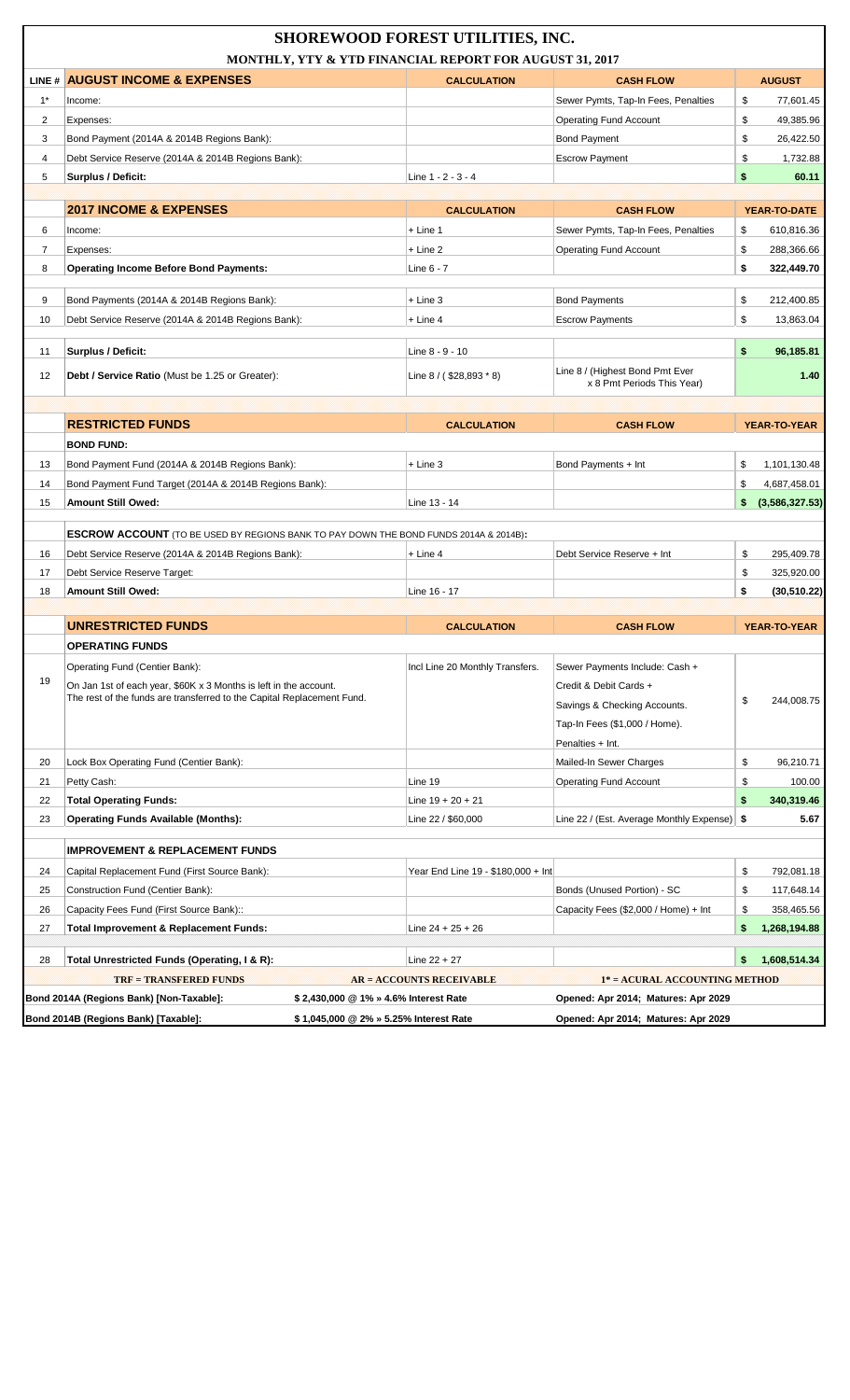|                |                                                                                              | <b>SHOREWOOD FOREST UTILITIES, INC.</b><br>MONTHLY, YTY & YTD FINANCIAL REPORT FOR SEPTEMBER 30, 2017 |                                                               |                      |
|----------------|----------------------------------------------------------------------------------------------|-------------------------------------------------------------------------------------------------------|---------------------------------------------------------------|----------------------|
|                |                                                                                              |                                                                                                       |                                                               |                      |
|                | LINE # SEPTEMBER INCOME & EXPENSES                                                           | <b>CALCULATION</b>                                                                                    | <b>CASH FLOW</b>                                              | <b>SEPTEMBER</b>     |
| $1^*$          | Income:                                                                                      |                                                                                                       | Sewer Pymts, Tap-In Fees, Penalties                           | \$<br>76,699.22      |
| $\overline{2}$ | Expenses:                                                                                    |                                                                                                       | <b>Operating Fund Account</b>                                 | \$<br>28,360.97      |
| 3              | Bond Payment (2014A & 2014B Regions Bank):                                                   |                                                                                                       | <b>Bond Payment</b>                                           | \$<br>26,422.50      |
| $\overline{4}$ | Debt Service Reserve (2014A & 2014B Regions Bank):                                           |                                                                                                       | <b>Escrow Payment</b>                                         | \$<br>1,732.88       |
| 5              | Surplus / Deficit:                                                                           | Line 1 - 2 - 3 - 4                                                                                    |                                                               | \$<br>20,182.87      |
|                |                                                                                              |                                                                                                       |                                                               |                      |
|                | <b>2017 INCOME &amp; EXPENSES</b>                                                            | <b>CALCULATION</b>                                                                                    | <b>CASH FLOW</b>                                              | YEAR-TO-DATE         |
| 6              | Income:                                                                                      | $+$ Line 1                                                                                            | Sewer, Tap-In Fees + Penalties                                | \$<br>687,515.58     |
| $\overline{7}$ | Expenses:                                                                                    | $+$ Line 2                                                                                            | <b>Operating Fund Account</b>                                 | \$<br>316,727.63     |
| 8              | <b>Operating Income Before Bond Payments:</b>                                                | Line $6 - 7$                                                                                          |                                                               | \$<br>370,787.95     |
| 9              | Bond Payments (2014A & 2014B Regions Bank):                                                  | $+$ Line 3                                                                                            | <b>Bond Payments</b>                                          | \$<br>238,823.35     |
| 10             | Debt Service Reserve (2014A & 2014B Regions Bank):                                           | $+$ Line 4                                                                                            | <b>Escrow Payments</b>                                        | \$<br>15,595.92      |
|                |                                                                                              |                                                                                                       |                                                               |                      |
| 11             | Surplus / Deficit:                                                                           | Line 8 - 9 - 10                                                                                       |                                                               | \$<br>116,368.68     |
| 12             | Debt / Service Ratio (Must be 1.25 or Greater):                                              | Line 8 / (\$28,893 * 9)                                                                               | Line 8 / (Highest Bond Pmt Ever<br>x 9 Pmt Periods This Year) | 1.43                 |
|                |                                                                                              |                                                                                                       |                                                               |                      |
|                | <b>RESTRICTED FUNDS</b>                                                                      | <b>CALCULATION</b>                                                                                    | <b>CASH FLOW</b>                                              | <b>YEAR-TO-YEAR</b>  |
|                | <b>BOND FUND:</b>                                                                            |                                                                                                       |                                                               |                      |
| 13             | Bond Payment Fund (2014A & 2014B Regions Bank):                                              | $+$ Line 3                                                                                            | Bond Payments + Int                                           | \$<br>1,127,586.16   |
| 14             | Bond Payment Fund Target (2014A & 2014B Regions Bank):                                       |                                                                                                       |                                                               | \$<br>4,687,458.01   |
| 15             | <b>Amount Still Owed:</b>                                                                    | Line 13 - 14                                                                                          |                                                               | \$<br>(3,559,871.85) |
|                |                                                                                              |                                                                                                       |                                                               |                      |
|                | <b>ESCROW ACCOUNT</b> (TO BE USED BY REGIONS BANK TO PAY DOWN THE BOND FUNDS 2014A & 2014B): |                                                                                                       |                                                               |                      |
| 16             | Debt Service Reserve (2014A & 2014B Regions Bank):                                           | $+$ Line 4                                                                                            | Debt Service Reserve + Int                                    | \$<br>297,300.77     |
| 17             | Debt Service Reserve Target:                                                                 |                                                                                                       |                                                               | \$<br>325,920.00     |
| 18             | <b>Amount Still Owed:</b>                                                                    | Line 16 - 17                                                                                          |                                                               | \$<br>(28, 619.23)   |
|                |                                                                                              |                                                                                                       |                                                               |                      |
|                | <b>UNRESTRICTED FUNDS</b>                                                                    | <b>CALCULATION</b>                                                                                    | <b>CASH FLOW</b>                                              | YEAR-TO-YEAR         |
|                | <b>OPERATING FUNDS</b>                                                                       |                                                                                                       |                                                               |                      |
|                | Operating Fund (Centier Bank):                                                               | Incl Line 20 Monthly Transfers.                                                                       | Sewer Payments Include: Cash +                                |                      |
| 19             | On Jan 1st of each year, \$60K x 3 Months is left in the account.                            |                                                                                                       | Credit & Debit Cards +                                        |                      |
|                | The rest of the funds are transferred to the Capital Replacement Fund.                       |                                                                                                       | Savings & Checking Accounts.                                  | \$<br>182,907.20     |
|                |                                                                                              |                                                                                                       | Tap-In Fees (\$1,000 / Home).                                 |                      |
|                |                                                                                              |                                                                                                       | Penalties + Int.                                              |                      |
| 20             | Lock Box Operating Fund (Centier Bank):                                                      |                                                                                                       | Mailed-In Sewer Charges                                       | \$<br>105,257.66     |
| 21             | Petty Cash:                                                                                  | Line 19                                                                                               | <b>Operating Fund Account</b>                                 | \$<br>100.00         |
| 22             | <b>Total Operating Funds:</b>                                                                | Line $19 + 20 + 21$                                                                                   |                                                               | \$<br>288,264.86     |
| 23             | <b>Operating Funds Available (Months):</b>                                                   | Line 22 / \$60,000                                                                                    | Line 22 / (Est. Average Monthly Expense)   \$                 | 4.80                 |
|                |                                                                                              |                                                                                                       |                                                               |                      |
|                | <b>IMPROVEMENT &amp; REPLACEMENT FUNDS</b>                                                   |                                                                                                       |                                                               |                      |
| 24             | Capital Replacement Fund (First Source Bank):                                                | Year End Line 19 - \$180,000 + Int                                                                    |                                                               | \$<br>771,733.17     |
| 25             | Construction Fund (Centier Bank):                                                            |                                                                                                       | Bonds (Unused Portion) - SC                                   | \$<br>117,636.07     |
| 26             | Capacity Fees Fund (First Source Bank)::                                                     |                                                                                                       | Capacity Fees (\$2,000 / Home) + Int                          | \$<br>358,489.13     |
| 27             | <b>Total Improvement &amp; Replacement Funds:</b>                                            | Line $24 + 25 + 26$                                                                                   |                                                               | \$<br>1,247,858.37   |
|                |                                                                                              |                                                                                                       |                                                               |                      |
| 28             | Total Unrestricted Funds (Operating, I & R):                                                 | Line $22 + 27$                                                                                        |                                                               | \$<br>1,536,123.23   |
|                | <b>TRF = TRANSFERED FUNDS</b>                                                                | <b>AR = ACCOUNTS RECEIVABLE</b>                                                                       | 1* = ACURAL ACCOUNTING METHOD                                 |                      |
|                | Bond 2014A (Regions Bank) [Non-Taxable]:                                                     | \$2,430,000 @ 1% » 4.6% Interest Rate                                                                 | Opened: Apr 2014; Matures: Apr 2029                           |                      |
|                | Bond 2014B (Regions Bank) [Taxable]:                                                         | \$1,045,000 @ 2% » 5.25% Interest Rate                                                                | Opened: Apr 2014; Matures: Apr 2029                           |                      |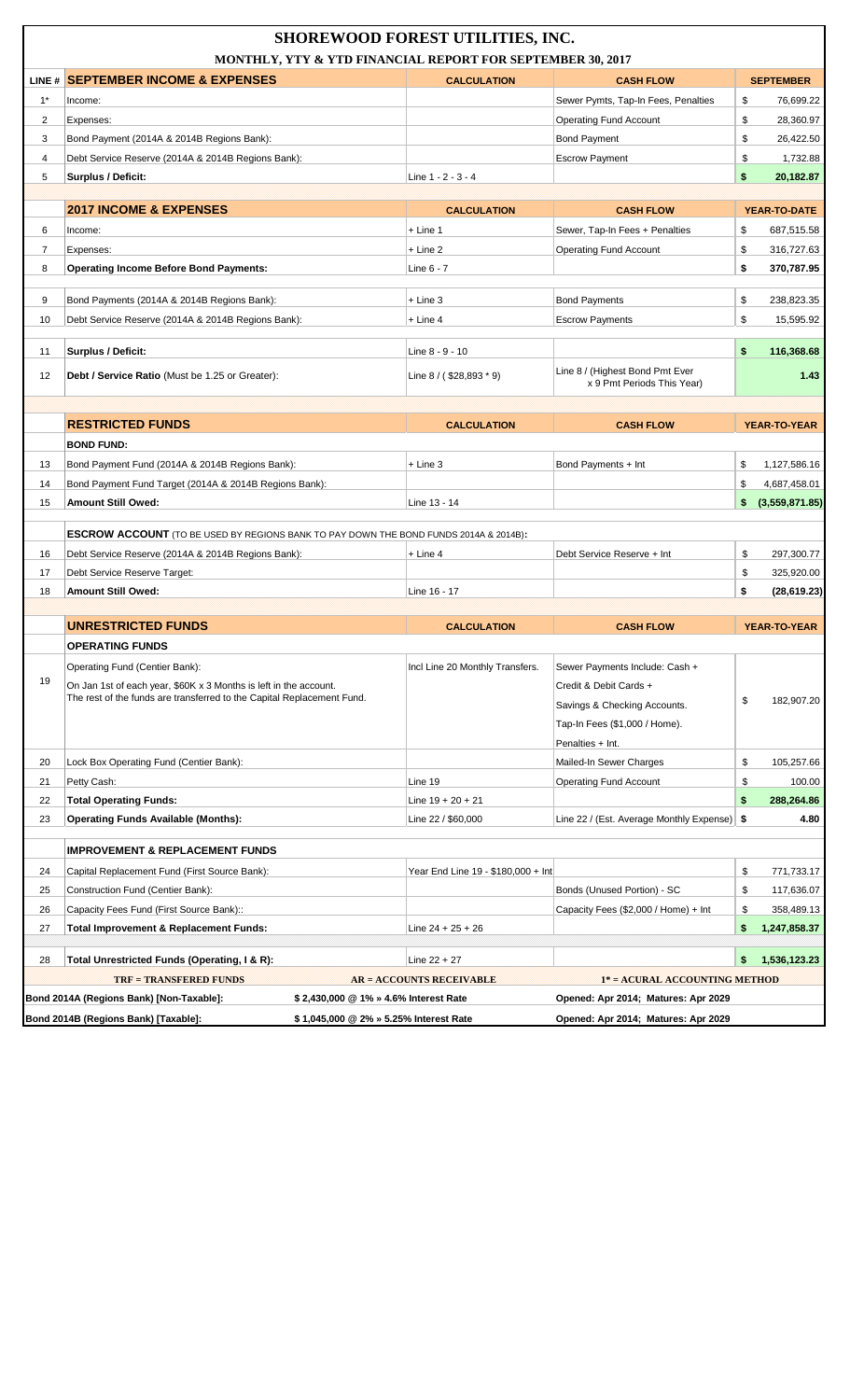|          | MONTHLY, YTY & YTD FINANCIAL REPORT FOR OCTOBER 31, 2017                                                                                                       | <b>SHOREWOOD FOREST UTILITIES, INC.</b> |                                                                                  |                                          |
|----------|----------------------------------------------------------------------------------------------------------------------------------------------------------------|-----------------------------------------|----------------------------------------------------------------------------------|------------------------------------------|
|          | LINE # OCTOBER INCOME & EXPENSES                                                                                                                               | <b>CALCULATION</b>                      | <b>CASH FLOW</b>                                                                 | <b>OCTOBER</b>                           |
| $1^*$    | Income:                                                                                                                                                        |                                         | Sewer Pymts, Tap-In Fees, Penalties                                              | \$<br>76,707.82                          |
| 2        | Expenses:                                                                                                                                                      |                                         | <b>Operating Fund Account</b>                                                    | \$<br>35,881.99                          |
| 3        | Bond Payment (2014A & 2014B Regions Bank):                                                                                                                     |                                         | <b>Bond Payment</b>                                                              | \$<br>26,422.50                          |
| 4        | Debt Service Reserve (2014A & 2014B Regions Bank):                                                                                                             |                                         | <b>Escrow Payment</b>                                                            | \$<br>1,732.88                           |
| 5        | Surplus / Deficit:                                                                                                                                             | Line 1 - 2 - 3 - 4                      |                                                                                  | \$<br>12,670.45                          |
|          | <b>2017 INCOME &amp; EXPENSES</b>                                                                                                                              | <b>CALCULATION</b>                      | <b>CASH FLOW</b>                                                                 | YEAR-TO-DATE                             |
| 6        | Income:                                                                                                                                                        | $+$ Line 1                              | Sewer Pymts, Tap-In Fees, Penalties                                              | \$<br>764,223.40                         |
| 7        | Expenses:                                                                                                                                                      | + Line 2                                | <b>Operating Fund Account</b>                                                    | \$<br>352,609.62                         |
| 8        | <b>Operating Income Before Bond Payments:</b>                                                                                                                  | Line 6 - 7                              |                                                                                  | \$<br>411,613.78                         |
| 9        | Bond Payments (2014A & 2014B Regions Bank):                                                                                                                    | $+$ Line 3                              | <b>Bond Payments</b>                                                             | \$<br>265,245.85                         |
| 10       | Debt Service Reserve (2014A & 2014B Regions Bank):                                                                                                             | $+$ Line 4                              | <b>Escrow Payments</b>                                                           | \$<br>17,328.80                          |
|          |                                                                                                                                                                |                                         |                                                                                  |                                          |
| 11       | Surplus / Deficit:                                                                                                                                             | Line 8 - 9 - 10                         |                                                                                  | \$<br>129,039.13                         |
| 12       | <b>Debt / Service Ratio</b> (Must be 1.25 or Greater):                                                                                                         | Line $8 / ( $28,893 * 10)$              | Line 8 / (Highest Bond Pmt Ever<br>x 10 Pmt Periods This Year)                   | 1.42                                     |
|          |                                                                                                                                                                |                                         |                                                                                  |                                          |
|          | <b>RESTRICTED FUNDS</b>                                                                                                                                        | <b>CALCULATION</b>                      | <b>CASH FLOW</b>                                                                 | YEAR-TO-YEAR                             |
|          | <b>BOND FUND:</b>                                                                                                                                              |                                         |                                                                                  |                                          |
| 13<br>14 | Bond Payment Fund (2014A & 2014B Regions Bank):<br>Bond Payment Fund Target (2014A & 2014B Regions Bank):                                                      | $+$ Line 3                              | Bond Payments + Int                                                              | \$<br>1,154,062.87<br>\$<br>4,687,458.01 |
| 15       | <b>Amount Still Owed:</b>                                                                                                                                      | Line 13 - 14                            |                                                                                  | \$<br>(3,533,395.14)                     |
|          |                                                                                                                                                                |                                         |                                                                                  |                                          |
|          | ESCROW ACCOUNT (TO BE USED BY REGIONS BANK TO PAY DOWN THE BOND FUNDS 2014A & 2014B):                                                                          |                                         |                                                                                  |                                          |
| 16       | Debt Service Reserve (2014A & 2014B Regions Bank):                                                                                                             | + Line 4                                | Debt Service Reserve + Int                                                       | \$<br>299,198.64                         |
| 17       | Debt Service Reserve Target:                                                                                                                                   |                                         |                                                                                  | \$<br>325,920.00                         |
| 18       | <b>Amount Still Owed:</b>                                                                                                                                      | Line 16 - 17                            |                                                                                  | \$<br>(26, 721.36)                       |
|          | <b>UNRESTRICTED FUNDS</b>                                                                                                                                      | <b>CALCULATION</b>                      | <b>CASH FLOW</b>                                                                 | YEAR-TO-YEAR                             |
|          | <b>OPERATING FUNDS</b>                                                                                                                                         |                                         |                                                                                  |                                          |
|          | Operating Fund (First Source Bank) [Opened 10-5-2017; \$50,000]:                                                                                               | Incl Line 21 Monthly Transfers.         | Sewer Payments Include: Cash +                                                   |                                          |
|          | On Jan 1st of each year, \$60K x 3 Months is left in the account.                                                                                              |                                         | Credit & Debit Cards +                                                           |                                          |
| 19       | The rest of the funds are transferred to the Capital Replacement Fund.                                                                                         |                                         | Savings & Checking Accounts.                                                     | \$<br>50,001.42                          |
|          | AR - OCT 5; \$50,000.00 - Operating Fund (Centier Bank):                                                                                                       | Line 20                                 | Tap-In Fees (\$1,000 / Home).                                                    |                                          |
|          |                                                                                                                                                                |                                         | Penalties + Int.                                                                 |                                          |
| 20       | Operating Fund (Centier Bank)                                                                                                                                  |                                         |                                                                                  | \$<br>222,701.09                         |
|          | TRF - OCT 5; \$50,000.00 - Operating Fund (First Source Bank):                                                                                                 |                                         |                                                                                  |                                          |
| 21<br>22 | Lock Box Operating Fund (Centier Bank):<br>Petty Cash:                                                                                                         | Line 20                                 | Mailed-In Sewer Charges<br><b>Operating Fund Account</b>                         | \$<br>88,126.61<br>\$<br>100.00          |
| 23       | <b>Total Operating Funds:</b>                                                                                                                                  | Line $19 + 20 + 21 + 22$                |                                                                                  | \$<br>360,929.12                         |
| 24       | <b>Operating Funds Available (Months):</b>                                                                                                                     | Line 23 / \$60,000                      | Line 23 / (Est. Average Monthly Expense)   \$                                    | 6.02                                     |
|          |                                                                                                                                                                |                                         |                                                                                  |                                          |
|          | <b>IMPROVEMENT &amp; REPLACEMENT FUNDS</b>                                                                                                                     |                                         |                                                                                  |                                          |
| 25       | Capital Replacement Fund (First Source Bank):                                                                                                                  |                                         |                                                                                  | \$<br>97,885.38                          |
|          | AR - OCT 5; \$117,636.07 - Construction Fund (Centier Bank):<br>TRF - OCT 9; \$791,503.80 - CD (First Source Bank):                                            | Line 26                                 |                                                                                  |                                          |
|          | Construction Fund (Centier Bank) [Closed 10-5-17; \$117,636.07]:                                                                                               |                                         | Bonds (Unused Portion) - SC                                                      |                                          |
| 26       | TRF - OCT 5; \$117,636.07 - Capital Replacement Fund (First Source Bank):                                                                                      |                                         |                                                                                  |                                          |
| 27       | Capacity Fees Fund (First Source Bank) [Closed 10-9-17; \$358,496.20]:                                                                                         |                                         | Capacity Fees (\$2,000 / Home) + Int                                             |                                          |
|          | TRF - OCT 9; \$358,496.20 - CD (First Source Bank):                                                                                                            |                                         |                                                                                  |                                          |
| 28       | Total Improvement & Replacement Funds:                                                                                                                         | Line $25 + 26 + 27$                     |                                                                                  | \$<br>97,885.38                          |
|          | <b>RESERVE FUNDS</b>                                                                                                                                           |                                         |                                                                                  |                                          |
|          | CD (First Source Bank) [Opened 10-9-2017; \$1,150,000.00]:                                                                                                     |                                         |                                                                                  |                                          |
| 29       | AR - OCT 9; \$791,503.80 - Capital Replacement Fund (First Source Bank):<br>AR - OCT 9; \$358,496.20 - Capacity Fees Fund (First Source Bank):                 | Line 25<br>Line 27                      |                                                                                  | 1,150,000.00<br>\$.                      |
| 30       | Interest:                                                                                                                                                      | \$58.9654/Day for 22 Days = \$1,297.24  |                                                                                  | \$<br>1,297.24                           |
| 31       | Total Reserve Funds: (Since October 9, 2017)                                                                                                                   | Line $29 + 30$                          |                                                                                  | 1,151,297.24<br>\$                       |
|          |                                                                                                                                                                |                                         |                                                                                  |                                          |
| 32       | Total Unrestricted Funds (Operating, I & R, Reserve Funds):                                                                                                    | Line 23 + 28 + 31                       |                                                                                  | \$<br>1,610,111.74                       |
|          | <b>TRF = TRANSFERED FUNDS</b>                                                                                                                                  | AR = ACCOUNTS RECEIVABLE                | 1* = ACURAL ACCOUNTING METHOD                                                    |                                          |
|          | <b>CD (First Source Bank):</b><br>\$1,150,000.00 @1.86% APY Interest Rate<br>Bond 2014A (Regions Bank) [Non-Taxable]:<br>\$2.430.000 @ 1% » 4.6% Interest Rate |                                         | Opened: Oct 9, 2017; Matures: Apr 9, 2019<br>Opened: Apr 2014; Matures: Apr 2029 |                                          |
|          | Bond 2014B (Regions Bank) [Taxable]:<br>\$1,045,000 @ 2% » 5.25% Interest Rate                                                                                 |                                         | Opened: Apr 2014; Matures: Apr 2029                                              |                                          |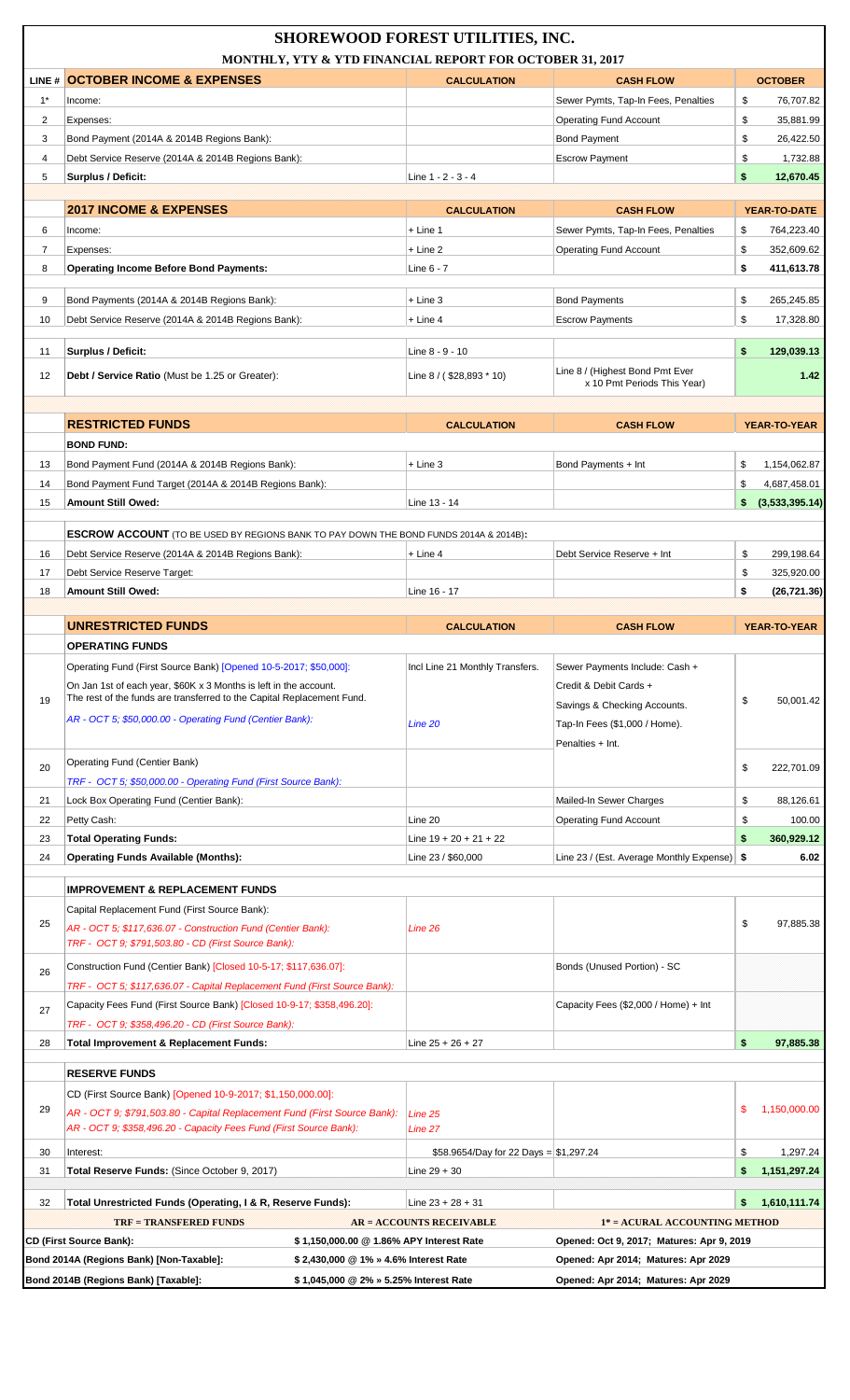|       |                                                                                       | <b>SHOREWOOD FOREST UTILITIES, INC.</b>  |                                                                |                      |
|-------|---------------------------------------------------------------------------------------|------------------------------------------|----------------------------------------------------------------|----------------------|
|       | MONTHLY, YTY & YTD FINANCIAL REPORT FOR NOVEMBER 30, 2017                             |                                          |                                                                |                      |
|       | LINE # NOVEMBER INCOME & EXPENSES                                                     | <b>CALCULATION</b>                       | <b>CASH FLOW</b>                                               | <b>NOVEMBER</b>      |
| $1^*$ | Income:                                                                               |                                          | Sewer Pymts, Tap-In Fees, Penalties                            | \$<br>76,740.03      |
| 2     | Expenses:                                                                             |                                          | <b>Operating Fund Account</b>                                  | \$<br>36,061.17      |
| 3     | Bond Payment (2014A & 2014B Regions Bank):                                            |                                          | <b>Bond Payment</b>                                            | \$<br>26,422.50      |
| 4     | Debt Service Reserve (2014A & 2014B Regions Bank):                                    |                                          | <b>Escrow Payment</b>                                          | \$<br>1,732.88       |
| 5     | Surplus / Deficit:                                                                    | Line 1 - 2 - 3 - 4                       |                                                                | \$<br>12,523.48      |
|       | <b>2017 INCOME &amp; EXPENSES</b>                                                     | <b>CALCULATION</b>                       | <b>CASH FLOW</b>                                               | YEAR-TO-DATE         |
| 6     | Income:                                                                               | $+$ Line 1                               | Sewer Pymts, Tap-In Fees, Penalties                            | \$<br>840,963.43     |
| 7     | Expenses:                                                                             | $+$ Line 2                               | <b>Operating Fund Account</b>                                  | \$<br>388,670.79     |
| 8     | <b>Operating Income Before Bond Payments:</b>                                         | Line 6 - 7                               |                                                                | \$<br>452,292.64     |
|       |                                                                                       |                                          |                                                                |                      |
| 9     | Bond Payments (2014A & 2014B Regions Bank):                                           | $+$ Line 3                               | <b>Bond Payments</b>                                           | \$<br>291,668.35     |
| 10    | Debt Service Reserve (2014A & 2014B Regions Bank):                                    | $+$ Line 4                               | <b>Escrow Payments</b>                                         | \$<br>19,061.68      |
|       |                                                                                       |                                          |                                                                |                      |
| 11    | Surplus / Deficit:                                                                    | Line 8 - 9 - 10                          |                                                                | \$<br>141,562.61     |
| 12    | Debt / Service Ratio (Must be 1.25 or Greater):                                       | Line $8 / ( $28,893 * 11)$               | Line 8 / (Highest Bond Pmt Ever<br>x 11 Pmt Periods This Year) | 1.42                 |
|       |                                                                                       |                                          |                                                                |                      |
|       | <b>RESTRICTED FUNDS</b>                                                               | <b>CALCULATION</b>                       | <b>CASH FLOW</b>                                               | <b>YEAR-TO-YEAR</b>  |
|       | <b>BOND FUND:</b>                                                                     |                                          |                                                                |                      |
| 13    | Bond Payment Fund (2014A & 2014B Regions Bank):                                       | $+$ Line 3                               | Bond Payments + Int                                            | \$<br>1,180,554.86   |
| 14    | Bond Payment Fund Target (2014A & 2014B Regions Bank):                                |                                          |                                                                | \$<br>4,687,458.01   |
| 15    | <b>Amount Still Owed:</b>                                                             | Line 13 - 14                             |                                                                | (3,506,903.15)<br>\$ |
|       |                                                                                       |                                          |                                                                |                      |
|       | ESCROW ACCOUNT (TO BE USED BY REGIONS BANK TO PAY DOWN THE BOND FUNDS 2014A & 2014B): |                                          |                                                                |                      |
| 16    | Debt Service Reserve (2014A & 2014B Regions Bank):                                    | $+$ Line 4                               | Debt Service Reserve + Int                                     | \$<br>301,101.12     |
| 17    | Debt Service Reserve Target:                                                          |                                          |                                                                | \$<br>325,920.00     |
| 18    | <b>Amount Still Owed:</b>                                                             | Line 16 - 17                             |                                                                | \$<br>(24, 818.88)   |
|       | <b>UNRESTRICTED FUNDS</b>                                                             | <b>CALCULATION</b>                       | <b>CASH FLOW</b>                                               | YEAR-TO-YEAR         |
|       | <b>OPERATING FUNDS</b>                                                                |                                          |                                                                |                      |
|       | Operating Fund (First Source Bank):                                                   | Incl Line 21 Monthly Transfers.          | Sewer Payments Include: Cash +                                 |                      |
|       | On Jan 1st of each year, \$60K x 3 Months is left in the account.                     |                                          | Credit & Debit Cards +                                         |                      |
| 19    | The rest of the funds are transferred to the Capital Replacement Fund.                |                                          | Savings & Checking Accounts.                                   | \$<br>203,901.68     |
|       | AR - NOV 30; \$154,052.54 - Operating Fund (Centier Bank):                            | Line 20                                  | Tap-In Fees (\$1,000 / Home).                                  |                      |
|       |                                                                                       |                                          | Capacity Fees (\$2,000 / Home) + Int.                          |                      |
|       |                                                                                       |                                          |                                                                |                      |
| 20    | Operating Fund (Centier Bank)                                                         |                                          | Penalties + Int.                                               | \$<br>2,000.03       |
|       | TRF - NOV 30; \$154,052.54 - Operating Fund (First Source Bank):                      |                                          |                                                                |                      |
|       |                                                                                       |                                          |                                                                |                      |
| 21    | Lock Box Operating Fund (Centier Bank):                                               |                                          | Mailed-In Sewer Charges                                        | \$<br>94,894.95      |
| 22    | Petty Cash:                                                                           | Line 19                                  | <b>Operating Fund Account</b>                                  | \$<br>100.00         |
| 23    | <b>Total Operating Funds:</b>                                                         | Line $19 + 20 + 21 + 22$                 |                                                                | \$<br>300,896.66     |
| 24    | <b>Operating Funds Available (Months):</b>                                            | Line 23 / \$60,000                       | Line 23 / (Est. Average Monthly Expense)   \$                  | 5.01                 |
|       | <b>IMPROVEMENT &amp; REPLACEMENT FUNDS</b>                                            |                                          |                                                                |                      |
| 25    | Capital Replacement Fund (First Source Bank):                                         |                                          |                                                                | \$<br>94,448.32      |
|       |                                                                                       |                                          |                                                                |                      |
| 27    | <b>RESERVE FUNDS</b>                                                                  |                                          |                                                                | \$<br>1,150,000.00   |
|       | CD (First Source Bank)                                                                |                                          |                                                                |                      |
| 28    | Interest:                                                                             | \$58.96547/Day for 30 Days = $$1,768.96$ |                                                                | \$<br>3,066.20       |
| 29    | Total Reserve Funds: (Since October 9, 2017)                                          | Line 27 * 28                             |                                                                | \$<br>1,153,066.20   |
| 30    | Total Unrestricted Funds (Operating, I & R, Reserve Funds):                           | Line $23 + 25 + 29$                      |                                                                | \$<br>1,548,411.18   |
|       | <b>TRF = TRANSFERED FUNDS</b>                                                         | AR = ACCOUNTS RECEIVABLE                 | 1* = ACURAL ACCOUNTING METHOD                                  |                      |
|       | CD (First Source Bank):<br>\$1,150,000.00 @1.86% APY Interest Rate                    |                                          | Opened: Oct 9, 2017; Matures: Apr 9, 2019                      |                      |
|       | Bond 2014A (Regions Bank) [Non-Taxable]:<br>\$2,430,000 @ 1% » 4.6% Interest Rate     |                                          | Opened: Apr 2014; Matures: Apr 2029                            |                      |